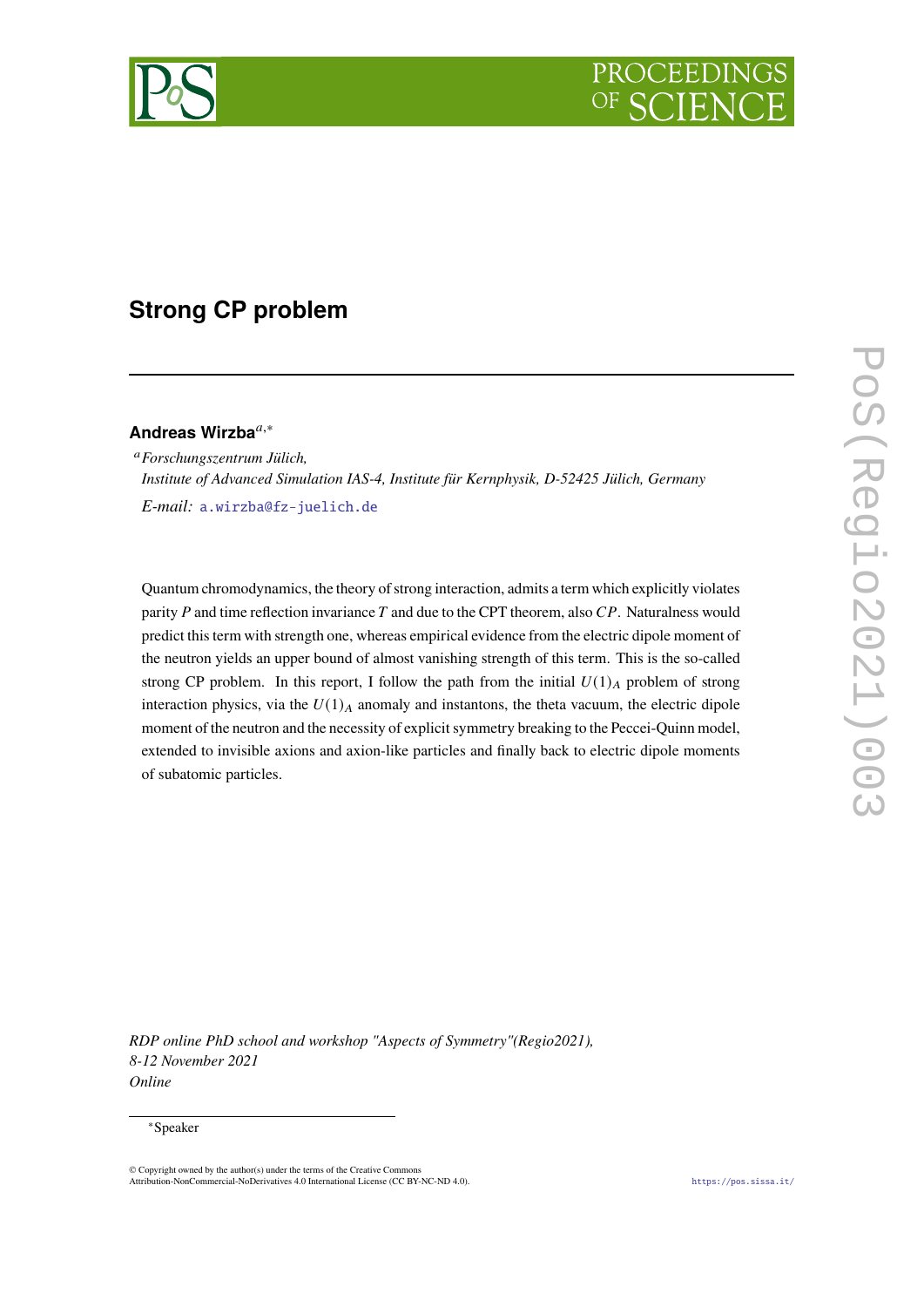# **1. Introduction**

This is a condensed report in which I focus on the main points of my two lectures in the PhD school "Aspects of Symmetry" and omit some parts that were either not directly related to my task of lecturing on the strong CP problem or that are already well documented elsewhere, see *e.g.* Refs. [\[1](#page-20-0)[–3\]](#page-20-1). In addition, my report is heavily focused on aspects that I found interesting myself and certainly does not do general justice to this topic.

In a kind of dielectic approach, I tried to guide the audience through this topic by following the spirit of the fairy tale about *the hare and the hedgehog*, where the hedgehog(s) stood for a question or a problem that arose, while (the race of) the hare played the role of a proposed solution. As in the fairy tale, of course, each new proposed solution then inherently induced a new problem.

Instead of giving a detailed introduction, I would like to list these problems and the proposed solutions here in sequential order, which at the same time reflects the contents of this report.

| 1. The $U(1)_A$ problem or why are there only $N_f^2 - 1$ pseudo-Goldstone bosons in strong inter-                                                                                   |
|--------------------------------------------------------------------------------------------------------------------------------------------------------------------------------------|
|                                                                                                                                                                                      |
| 2. The $U(1)_A$ anomaly is inconsequential in perturbation theory  Section 3.1.<br>- The proposed solution are large gauge transformations and instantons  Section 3.2.              |
| 3. The QCD vacuum with winding number $n$ is not unique, not gauge invariant and violates                                                                                            |
| 4. Empirical bound on the neutron electric dipole moment and the strong CP problem                                                                                                   |
| - The proposed solution is the Peccei-Quinn mechanism and axions Section 6.1.                                                                                                        |
| - The proposed solution is the extension to <i>invisible</i> axionsSection 6.4.                                                                                                      |
| - A possible solution is to do direct and indirect searches in rather narrow axion-mass                                                                                              |
| 7. At the end, the problem of fine-tuning reappears by an explicit breaking of the Peccei-Quinn-<br>$-A$ possible solution is to do search for EDMs of several particlesConclusions. |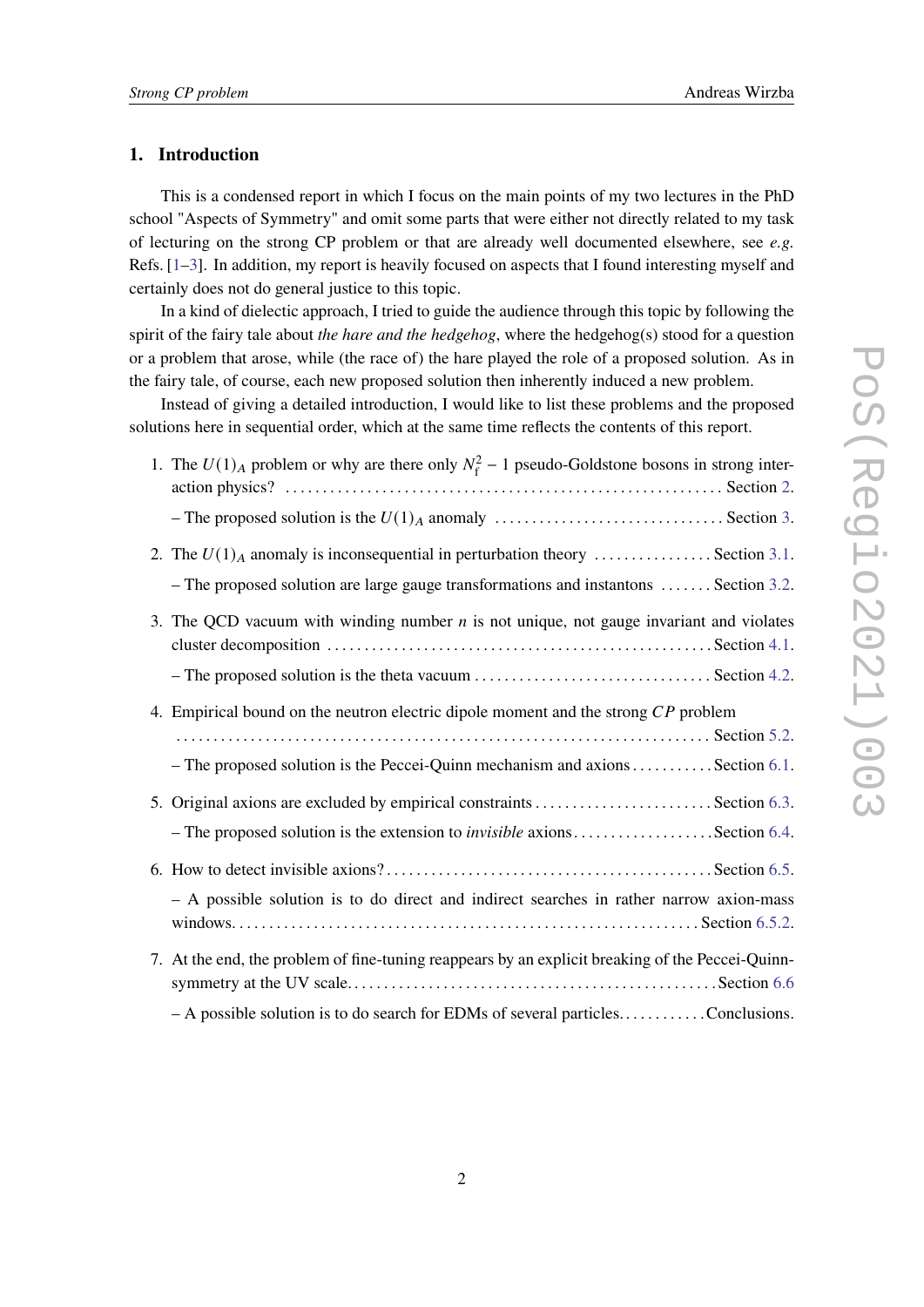#### <span id="page-2-0"></span>**2.** The first problem: why are there only  $N_f^2$ **f** − **1 pseudo-Goldstone bosons?**

According to the Goldstone theorem the mesons of the pseudoscalar octet of flavor  $SU(3)$  are the pseudo-Goldstone bosons linked to the spontaneous symmetry breaking (SSB) of the chiral flavor group  $SU(3)_L \times SU(3)_R$  to  $SU(3)_V$  of the Standard Model (SM) and its strong interaction theory, Quantum Chromodynamics (QCD). In the chiral limit, the QCD Lagrangian is even invariant under the larger group<sup>[1](#page-2-1)</sup>

$$
U(N_f)_L \times U(N_f)_R = SU(N_f)_L \times SU(N_f)_R \times U(1)_V \times U(1)_A
$$
  
\n
$$
\xrightarrow{SSB} \{SU(N_f)_L \times SU(N_f)_R/SU(N_f)_V\} \times U(1)_V \times U(1)_A.
$$
 (1)

The associated vacuum remains unchanged only under  $SU(N_f) \times U(1)_V$  signaling invariance under the (vectorial) flavor group  $SU(N_f)_V$  and the conservation of baryon number linked to the invariance under a global  $U(1)_V$  phase transformation. The quotient group  $SU(N_f)_L \times SU(N_f)_R/SU(N_f)$ characterizes the chiral dynamics of the Goldstone bosons which is "hidden" after the breakdown of chiral flavor group. But what is the fate of the additional (axial) unitary group,  $U(1)<sub>A</sub>$ , of the QCD Lagrangian? Is it possible that it is spontaneously broken? The answer is no. If there were an extra pseudo-Goldstone boson, say  $n^0$ , it would have to satisfy, according to Weinberg [\[4,](#page-20-2) [5\]](#page-20-3), the following bound

<span id="page-2-2"></span>
$$
m_{\eta^0} \stackrel{!}{\leq} \sqrt{3}m_{\pi} \approx 240 \,\text{MeV},\tag{2}
$$

while empirically [\[3\]](#page-20-1) the following inequalities hold:

for 
$$
N_f = 2
$$
:  $m_{\pi^0} \approx 135 \text{ MeV} \le m_{\pi^{\pm}} \approx 139 \text{ MeV} \le m_{\eta} \approx 548 \text{ MeV}$ ,  
and for  $N_f = 3$ :  $m_{\pi_0} \le m_{\pi^{\pm}} < m_{K^{\pm}} \le m_{K^0} = m_{\bar{K}^0} < m_{\eta} \ll m_{\eta'} \approx 958 \text{ MeV}$ , (3)

which manifestly contradict the Weinberg bound [\(2\)](#page-2-2).

#### **2.1** Mass term of  $U(3)$  pseudo-Goldstone bosons and the  $U(1)<sub>A</sub>$  problem

In detail, the pseudo-Goldstone boson matrix U reads for  $N_f = 3$  light flavors:

$$
U = \exp\left(\frac{\mathrm{i}}{F_{\pi}} \sum_{1}^{8} \lambda^{a} \phi^{a} + \frac{\mathrm{i}}{F_{\mathrm{s}}} \lambda^{0} \eta^{0}\right) \equiv e^{\mathrm{i} \vec{\phi}/F_{\pi}}
$$
(4)

where  $F_{\pi} \approx 92.2 \text{ MeV}$  is here the average axial decay constant of the octet pseudo-Goldstone bosons  $\phi^a$ , while  $F_s$  is its counterpart for the would-be singlet pseudo-Goldstone boson  $\eta^0$ . The  $\lambda^a$ ,  $a = 1, \ldots, 8$  are the usual Gell-Mann matrices, while their singlet equivalent  $\lambda^0 \equiv \sqrt{2/3}$  diag(1, 1, 1) is defined in such way that  $Tr(\lambda^a \lambda^b) = 2\delta^{ab}$  holds for all  $a, b = 0, 1, ..., 8$ . Inserting the chiral matrix  $U = \exp(i\tilde{\phi}/F_\pi)$  with

$$
\tilde{\phi} = \begin{bmatrix} \pi^0 + \frac{1}{\sqrt{3}} \eta^8 & \sqrt{2} \pi^+ & \sqrt{2} K^+ \\ \sqrt{2} \pi^- & -\pi^0 + \frac{1}{\sqrt{3}} \eta^8 & \sqrt{2} K^0 \\ \sqrt{2} K^- & \sqrt{2} K^0 & -\frac{2}{\sqrt{3}} \eta^8 \end{bmatrix} + \sqrt{\frac{2}{3}} \frac{F_{\pi}}{F_s} \begin{bmatrix} \eta^0 & 0 & 0 \\ 0 & \eta^0 & 0 \\ 0 & 0 & \eta^0 \end{bmatrix}
$$
(5)

<span id="page-2-1"></span><sup>&</sup>lt;sup>1</sup>In the following, we will leave the number of light flavors  $2 \le N_f \le 3$  general.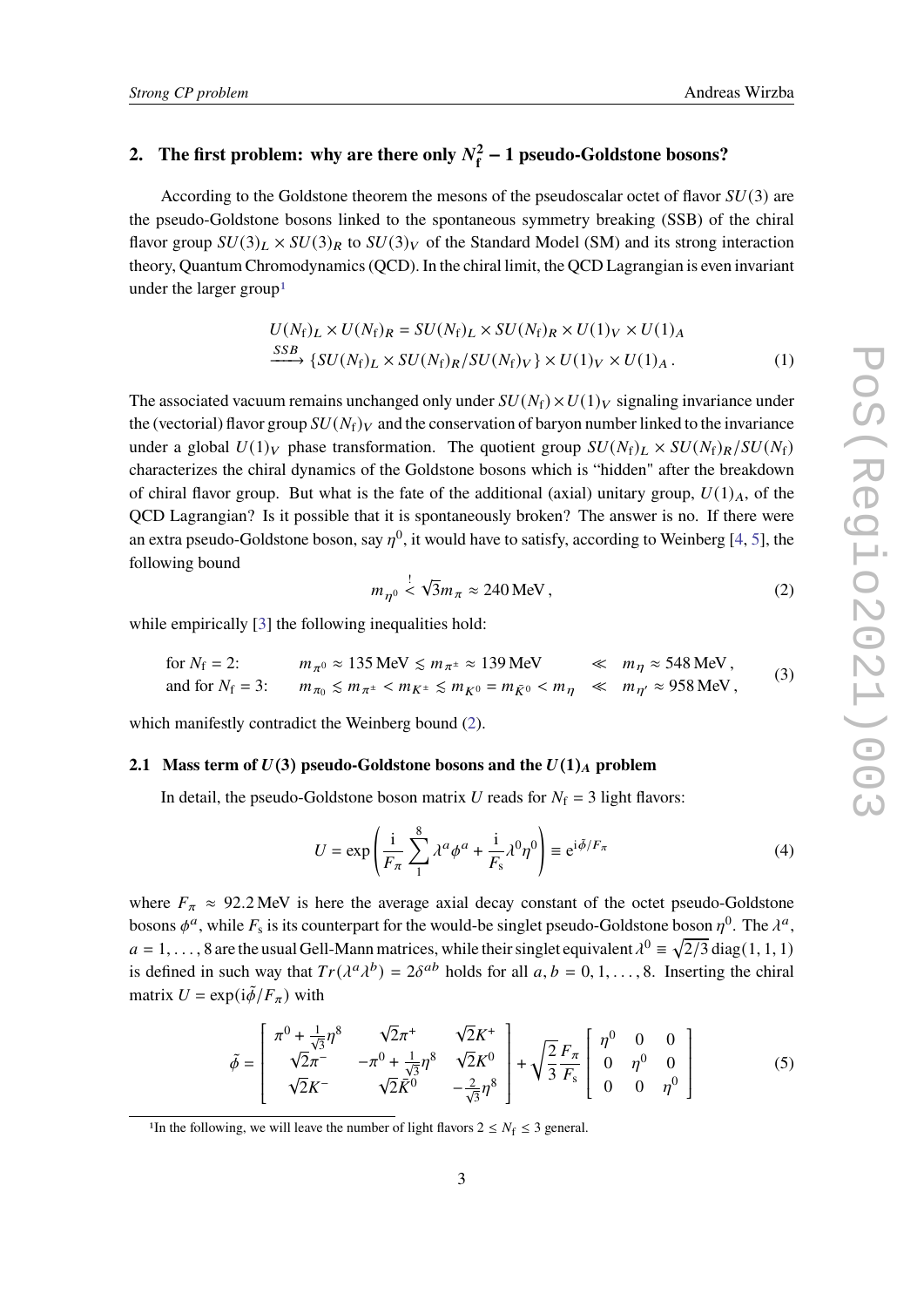into the usual (leading-order) chiral mass term [\[6,](#page-20-4) [7\]](#page-20-5),  $\frac{F_{\pi}^2}{4} \text{Tr} (2B_0 \mathcal{M}(U + U^{\dagger}))$ , where  $\mathcal{M} =$  $diag(m_u, m_d, m_s)$  is the diagonal quark-mass matrix for the three light flavors u, d, and s, we get the following result

$$
\frac{1}{2}B_0 \text{Tr}(\mathcal{M}\tilde{\phi}^2) = \frac{1}{2}B_0 m_u \left(\pi^0 + \frac{\eta^8}{\sqrt{3}} + \sqrt{\frac{2}{3}} \frac{F_\pi \eta^0}{F_s}\right)^2 + \frac{1}{2}B_0 m_d \left(-\pi^0 + \frac{\eta^8}{\sqrt{3}} + \sqrt{\frac{2}{3}} \frac{F_\pi \eta^0}{F_s}\right)^2
$$

$$
+ \frac{1}{2}B_0 m_s \left(\frac{-2\eta^8}{\sqrt{3}} + \frac{2}{3} \frac{F_\pi \eta^0}{F_s}\right)^2
$$

$$
+ B_0 (m_u + m_d)\pi^+ \pi^- + B_0 (m_u + m_s)K^+ K^- + B_0 (m_d + m_s)K^0 \bar{K}^0. \tag{6}
$$

Thus the mass squares of the flavor-charged pseudo-Goldstone bosons  $\pi^{\pm}$ ,  $K^{\pm}$ , and  $K^0$ ,  $\bar{K}^0$  are given by  $m_{\pi^{\pm}}^2 = B_0(m_u + m_d)$ ,  $m_{K^{\pm}}^2 = B_0(m_u + m_s)$ , and  $m_{K^0}^2 = m_{\bar{K}^0}^2 = B_0(m_d + m_s)$  to that order. The terms of the flavor-neutral pseudo-Goldstone bosons are still mixed and can be collected in the following mass matrix[2](#page-3-1)

$$
B_{0}\left(\begin{array}{c} \pi_{0} \\ \eta^{8} \\ \eta^{0} \end{array}\right)^{T} \left[\begin{array}{c} m_{u} + m_{d} \\ \frac{1}{\sqrt{3}}(m_{u} - m_{d}) \\ \frac{1}{\sqrt{3}}(m_{u} - m_{d}) \\ \sqrt{\frac{2}{3}}\frac{F_{\pi}}{F_{s}}(m_{u} + m_{d} + 4m_{s}) \\ \sqrt{\frac{2}{3}}\frac{F_{\pi}}{F_{s}}(m_{u} + m_{d} - 2m_{s}) \\ \sqrt{\frac{2}{3}}\frac{F_{\pi}}{F_{s}}(m_{u} - m_{d}) \end{array}\begin{array}{c} \sqrt{\frac{2}{3}}\frac{F_{\pi}}{F_{s}}(m_{u} - m_{d}) \\ \frac{\sqrt{2}F_{\pi}}{3F_{s}}(m_{u} + m_{d} - 2m_{s}) \\ \frac{2F_{\pi}^{2}}{3F_{s}}(m_{u} + m_{d} + m_{s}) \end{array}\right)\left(\begin{array}{c} \pi_{0} \\ \eta^{8} \\ \eta^{0} \end{array}\right). \tag{7}
$$

If we assume  $m_{u,d} \ll m_s$ , we see that this mass matrix has *two* pseudo-zero modes,<sup>[3](#page-3-2)</sup> namely [\[4,](#page-20-2) [5\]](#page-20-3):

$$
u_{\pi^0} = (1, 0, 0)^T \quad \text{with} \quad B_0 u_{\pi^0}^T [\cdots] u_{\pi^0} = B_0 (m_u + m_d) = m_{\pi^{\pm}}^2 \tag{8}
$$

and

<span id="page-3-3"></span>
$$
u_{\eta} = \left(0, 1, \frac{\sqrt{2}F_s}{F_{\pi}}\right)^T \frac{1}{\sqrt{1 + 2F_s^2/F_{\pi}^2}} \quad \text{with} \quad B_0 u_{\eta}^T [\cdots] u_{\eta} = (1+2) \frac{B_0 (m_u + m_d)}{1 + 2F_s^2/F_{\pi}^2} \le 3m_{\pi^{\pm}}^2, \tag{9}
$$

where the last inequality holds since  $F_s^2$  and  $F_\pi^2$  are both positive definite. Note that the equality is approximately realized if  $F_s^2 \ll F_\pi^2$  holds, while for  $F_s^2 = F_\pi^2$  the mass-square of the second pseudo-zero mode agrees with the result of the first one, namely with  $m_{\pi^{\pm}}^2$ .

The inequality in [\(9\)](#page-3-3), which is of course the Weinberg bound [\(2\)](#page-2-2), describes the so-called  $U(1)_A$ problem as it manifestly violates the empirical mass relations  $m_{\pi}^2 \ll m_{p'}^2$  for  $N_f = 3$  (or  $m_{\pi}^2 \ll m_{p'}^2$ for  $N_f = 2$ ).

The above considerations were in fact classical ones as they referred to the QCD Lagrangian or to the chiral Lagrangian at tree level. The question might arise what happens to this "classical"  $U(1)$ <sub>A</sub> symmetry at the quantum level?

# <span id="page-3-0"></span>**3.** The solution of the first problem: the  $U(1)<sub>A</sub>$  anomaly

As discussed in Ulf Meißner's lecture in this school, an anomaly is a quantum obstruction to a classical conservation law, see *e.g.* [\[8\]](#page-21-0). Especially, there exists an anomaly in the conservation of

<span id="page-3-1"></span> $2$ The index  $T$  stands here for transposition.

<span id="page-3-2"></span><sup>&</sup>lt;sup>3</sup>The "pseudo-zero modes" were exact zero modes if  $m<sub>u</sub>$  and  $m<sub>d</sub>$  would be exactly zero.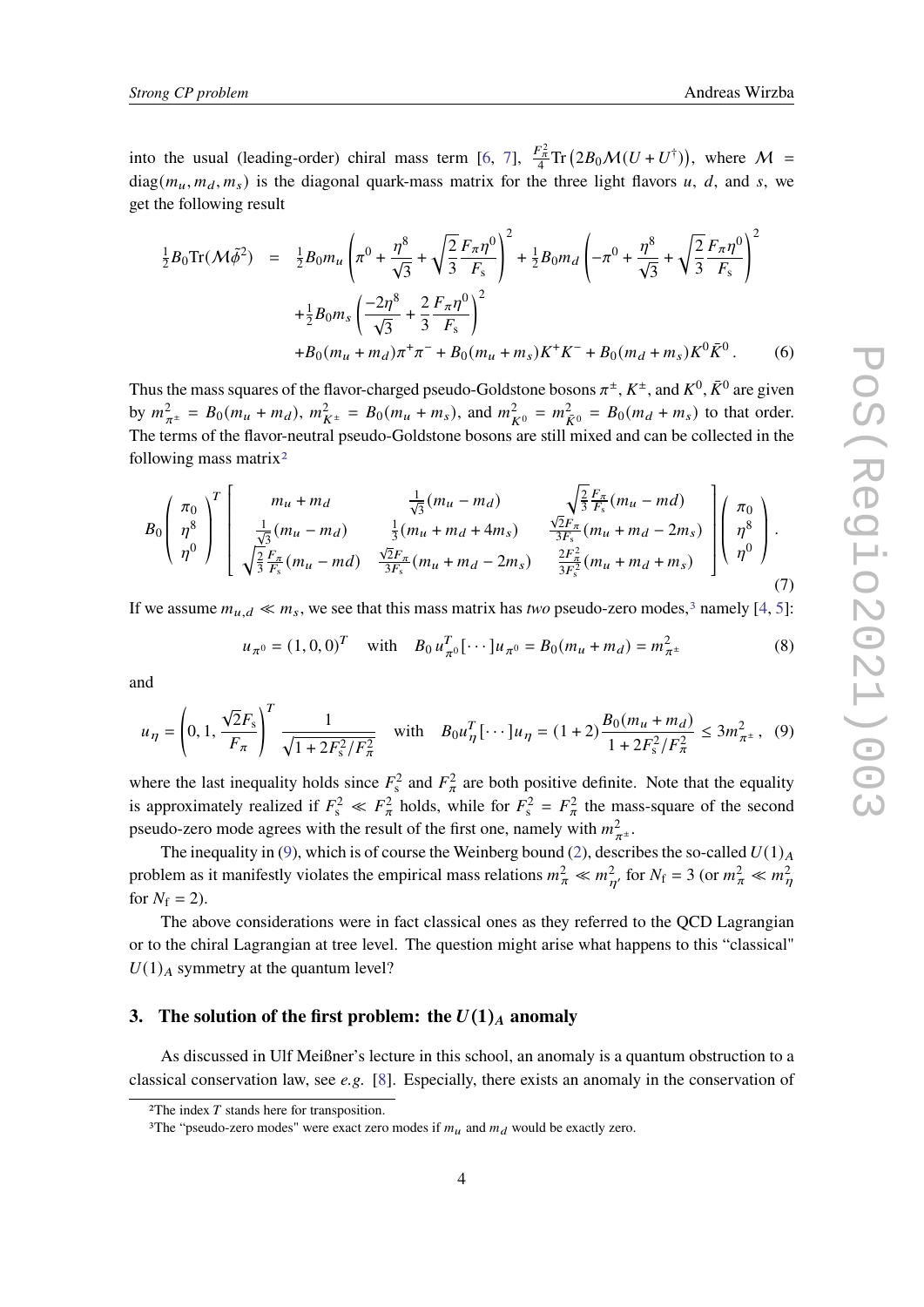the (abelian and continuous)  $U(1)_A$  current  $J_A^{\mu}$  $\frac{\mu}{A}$  of QCD which reads in the chiral limit

$$
\partial_{\mu}J_{A}^{\mu} = -\frac{g_{s}^{2}N_{f}}{8\pi^{2}} \frac{1}{2} G_{\mu\nu}^{c} \tilde{G}^{c\mu\nu} = -\frac{g_{s}^{2}N_{f}}{32\pi^{2}} \epsilon^{\mu\nu\rho\sigma} G_{\mu\nu}^{c} G_{\rho\sigma}^{c}.
$$
 (10)

It generalizes the usual Adler-Bell-Jackiw  $U(1)_A$  anomaly in terms of the following extensions or substitutions:  $\text{Tr}_{\text{flavor}} \mathbb{1} = N_f, \text{Tr}_{\text{color}}(t^c t^{c'}) = \frac{1}{2}$  $\frac{1}{2} \delta^{cc'}$  with the color generator matrix  $t^c \equiv \lambda^c/2$ , and the replacement of the electric charge  $e$  by the strong coupling  $g_s$ . Note that there is no anomaly in the conservation of the octet analog of the  $U(1)_A$  current, since Tr<sub>flavor</sub>( $\frac{1}{2}$ )  $\frac{1}{2}\lambda^{a}$ ) = 0 for the  $SU(3)$ flavor matrices, as the Gell-Mann matrices are traceless by definition.

In the "path-integral language", the  $U(1)_A$  anomaly arises due to the Jacobian in the fermion measure [\[9,](#page-21-1) [10\]](#page-21-2)  $(\mathcal{D}\psi' \mathcal{D}\bar{\psi}' = J^{-2} \mathcal{D}\psi \mathcal{D}\bar{\psi})$  resulting from the flavor-singlet axial transformation  $\psi_f \rightarrow \psi'_f = e^{i\beta \gamma_5} \psi_f$ :

<span id="page-4-2"></span>
$$
\beta \int d^4 x \, \partial_{\mu} j_A^{\mu} \stackrel{!}{=} -i \ln(J^{-2}) = -\beta \, 2N_{\rm f} \frac{g_{\rm s}^2}{32\pi^2} \int d^4 x \, G_{\mu\nu}^c \tilde{G}^{c\mu\nu} \,. \tag{11}
$$

#### <span id="page-4-0"></span>**3.1 The second problem: perturbative considerations of the**  $U(1)<sub>A</sub>$  **anomaly**

So it seems that the  $U(1)_A$  symmetry of the QCD Lagrangian is broken by the  $U(1)_A$  anomaly, which acts as a quantum obstruction to the classical symmetry expressed by the conservation of the  $U(1)$ <sub>A</sub> current at tree-level in the chiral limit. Note, however, that the integrand in Eq. [\(11\)](#page-4-2),

$$
\frac{g_s^2}{32\pi^2} G_{\mu\nu}^c \tilde{G}^{c\mu\nu} = \frac{g_s^2}{32\pi^2} \epsilon^{\mu\nu\rho\sigma} \text{Tr}(G_{\mu\nu} G_{\rho\sigma}) = \partial_\mu K^\mu \,, \tag{12}
$$

is a total divergence with the Chern-Simons current

$$
K^{\mu} = \frac{g_s^2}{16\pi^2} \epsilon^{\mu\nu\rho\sigma} \text{Tr}\left(A_{\nu}G_{\rho\sigma} + \mathbf{i}\frac{2}{3}A_{\nu}A_{\rho}A_{\sigma}\right)
$$
(13)

(see *e.g.* Refs. [\[2,](#page-20-6) [11\]](#page-21-3) for more details). This means that the  $U(1)_A$  anomaly of QCD is irrelevant in the framework of *perturbation theory* when only perturbative (continuous) so-called *small* gauge transformations are applied. This result even holds for the gauge-invariant, Lorentz-invariant,  $C$ and  $P \times T$ -invariant, but  $P$ - and  $T$ -breaking theta term of QCD,

<span id="page-4-3"></span>
$$
\mathcal{L}^{\theta}_{\text{QCD}} = -\bar{\theta} \frac{g_s^2}{32\pi^2} G^c_{\mu\nu} \tilde{G}^{c\mu\nu} = -\bar{\theta} \frac{g_s^2}{32\pi^2} \frac{1}{2} \epsilon^{\mu\nu\rho\sigma} G^c_{\mu\nu} G^c_{\rho\sigma} , \qquad (14)
$$

added to the usual QCD Lagrangian

$$
\mathcal{L}_{QCD} = -\frac{1}{4} G_{\mu\nu}^c G^{c\mu\nu} + \sum_{\text{flavor}f} \bar{q}_f \left( i\gamma^\mu (\partial_\mu - i g A_\mu^c t^c) - m_f \right) q_f \,. \tag{15}
$$

Since the Lagrangian term [\(14\)](#page-4-3) is proportional to a total divergence  $\partial_{\mu}K^{\mu}$  it would be irrelevant as well – in perturbation theory!

#### <span id="page-4-1"></span>**3.2** The solution of the second problem:  $U(1)_A$  anomaly and large gauge transformations

However, non-perturbative (*large*) gauge transformations (so-called *instantons*) exist in Euclidean space-time  $\mathbb{R}^4$ , such that

<span id="page-4-4"></span>
$$
\int_{\mathbb{R}^4} d^4 x_E \frac{g_s^2}{32\pi^2} G^c_{\mu\nu} \tilde{G}^c_{\mu\nu} = n \in \mathbb{Z}
$$
 (16)

exists which is topologically protected and nonzero in general.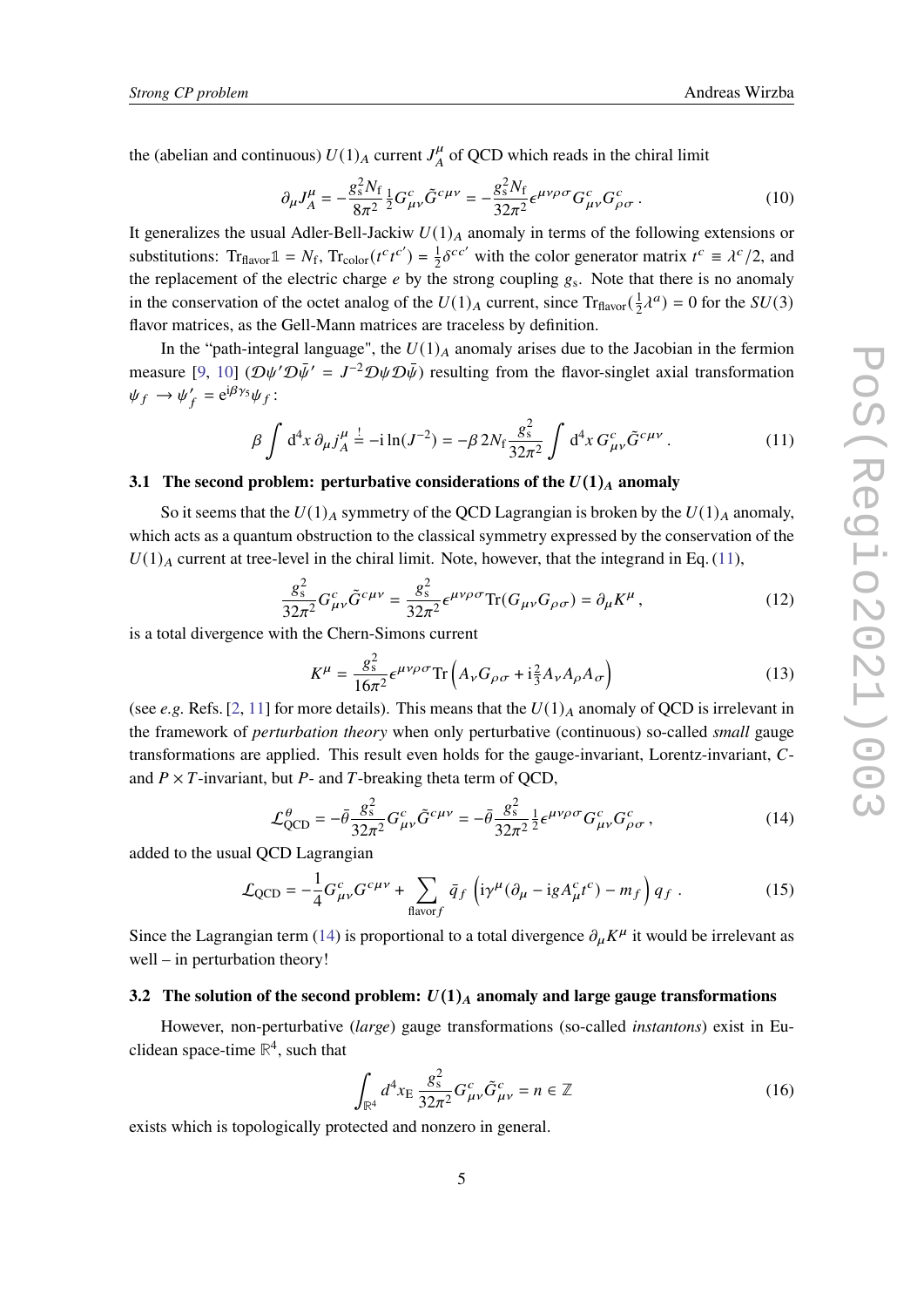#### **3.2.1 Instantons in classical Yang-Mills theory**

In Euclidean space-time ( $t \to -i\tau$ ,  $\partial_t \to i\tau$ ,  $g_{\mu\nu} \to -\delta_{\mu\nu}$ ) the Yang-Mills action is positive,

$$
S_{\rm E} = -iS_{\rm M}(t \to -i\tau) = \frac{1}{2} \int d^4x_{\rm E} \operatorname{Tr}(G_{\mu\nu}^{\rm E} G_{\mu\nu}^{\rm E}) \stackrel{!}{\geq} 0. \tag{17}
$$

Rescaling  $A_{\mu}^{\rm E} \rightarrow A_{\mu}^{\rm E}/g_s$  and then dropping the superscript E, we get

<span id="page-5-2"></span>
$$
S_{\rm E} = \underbrace{\frac{1}{4g_{\rm s}^2} \int d^4x_{\rm E} \operatorname{Tr} \left( (G_{\mu\nu} \mp \tilde{G}_{\mu\nu}) (G_{\mu\nu} \mp \tilde{G}_{\mu\nu}) \right)}_{\geq 0} \pm \underbrace{\frac{1}{2g_{\rm s}^2} \int d^4x_{\rm E} \operatorname{Tr} \left( G_{\mu\nu} \tilde{G}_{\mu\nu} \right)}_{\equiv 8\pi^2 Q/g_{\rm s}^2}, \quad (18)
$$

where (see *e.g* Ref. [\[11\]](#page-21-3) for more details)

<span id="page-5-0"></span>
$$
Q = \frac{1}{16\pi^2} \int d^4x_E \operatorname{Tr} \left( G_{\mu\nu} \tilde{G}_{\mu\nu} \right) = \oint_{S^3} d\sigma_\mu \frac{-1}{24\pi^2} \epsilon_{\mu\nu\alpha\beta} \operatorname{Tr} \left( (\partial_\mu \Omega) \Omega^\dagger (\partial_\alpha \Omega) \Omega^\dagger (\partial_\beta \Omega) \Omega^\dagger \right) \tag{19}
$$

is the *topological charge* or Pontryagin index or second Chern class, *i.e.* an integer determined by the large gauge transformation  $\Omega(n_\mu)$ . Here  $n_\mu$  is a unit 4-vector in Euclidean space which specifies in which direction  $|x_E| \to \infty$  is assumed on the spatial 3-sphere,  $S^3$ , at infinity of the Euclidean space **R** 4 . Note that

<span id="page-5-1"></span>
$$
A_{\mu} \xrightarrow{|x| \to \infty} -i(\partial_{\mu}\Omega)\Omega^{\dagger} \tag{20}
$$

corresponds to a *pure gauge* case, such that  $G_{\mu\nu} \xrightarrow{|x| \to \infty} 0$  and the action  $S_E$  is finite. In this way, Euclidean space-time at infinity becomes isomorphic to an  $S^3$  sphere, and  $\Omega(n_\mu)$  specifies the mapping from this  $S^3$  sphere at infinity into the group-valued  $S^3$  sphere which is isomorphic to the color group  $SU(2)$  in the two-color scenario or to the subgroup  $SU(2) \subset SU(N_c)$  in the general scenario of a color group  $G = SU(N_c)$  with  $N_c$  colors. Note that the normalization  $1/(24\pi^2)$  in Eq. [\(19\)](#page-5-0) is the inverse of the product  $2\pi^2 \times 3! \times Tr(\mathbb{1}_{2\times2}) = 24\pi^2$  where  $2\pi^2$  corresponds to the volume of a unit 3-sphere and 3! to the number of permutations of the pure gauge terms while the  $SU(2)$  relation for the three Pauli matrices  $i\tau_1 i\tau_2 i\tau_3 = 1$  is applied under the trace.

The space of mappings of  $S^3 \to G$  consists of an countably infinite set of isolated classes of the homotopy  $\Pi_3(G) = \mathbb{Z}$ , labeled by the winding number Q of Eq. [\(19\)](#page-5-0) and by the large gauge transformation [\(20\)](#page-5-1) with  $\Omega_n$  (=  $(\Omega_1)^n$ ) and  $Q = n$ . Note that mappings belonging to one class cannot be continuously deformed into those belonging to any other classes.

#### **3.3** Instantons and the solution of the  $U(1)<sub>A</sub>$  problem

As discussed and stated in Eq. [\(16\)](#page-4-4), the non-perturbative (large) gauge transformations (socalled *instantons*) exist in Euclidean space-time **R** 4 such that the topological charge

<span id="page-5-3"></span>
$$
Q = \int_{\mathbb{R}} dx_{\rm E} \frac{g_{\rm s}^2}{32\pi^2} G_{\mu\nu}^c \tilde{G}_{\mu\nu}^c = n \in \mathbb{Z}, \qquad (21)
$$

protected by by topology, is nonzero in general, where the integrand is the *topological density*  $q(x_E)$ . The self-dual field-configurations  $G_{\mu\nu} = +\tilde{G}_{\mu\nu}$  give  $Q \ge 0$  and are called *instantons* (if  $Q \neq 0$ ). The anti-self-dual configurations  $G_{\mu\nu} = -\tilde{G}_{\mu\nu}$  with  $\tilde{Q} < 0$  are called *anti-instantons*. In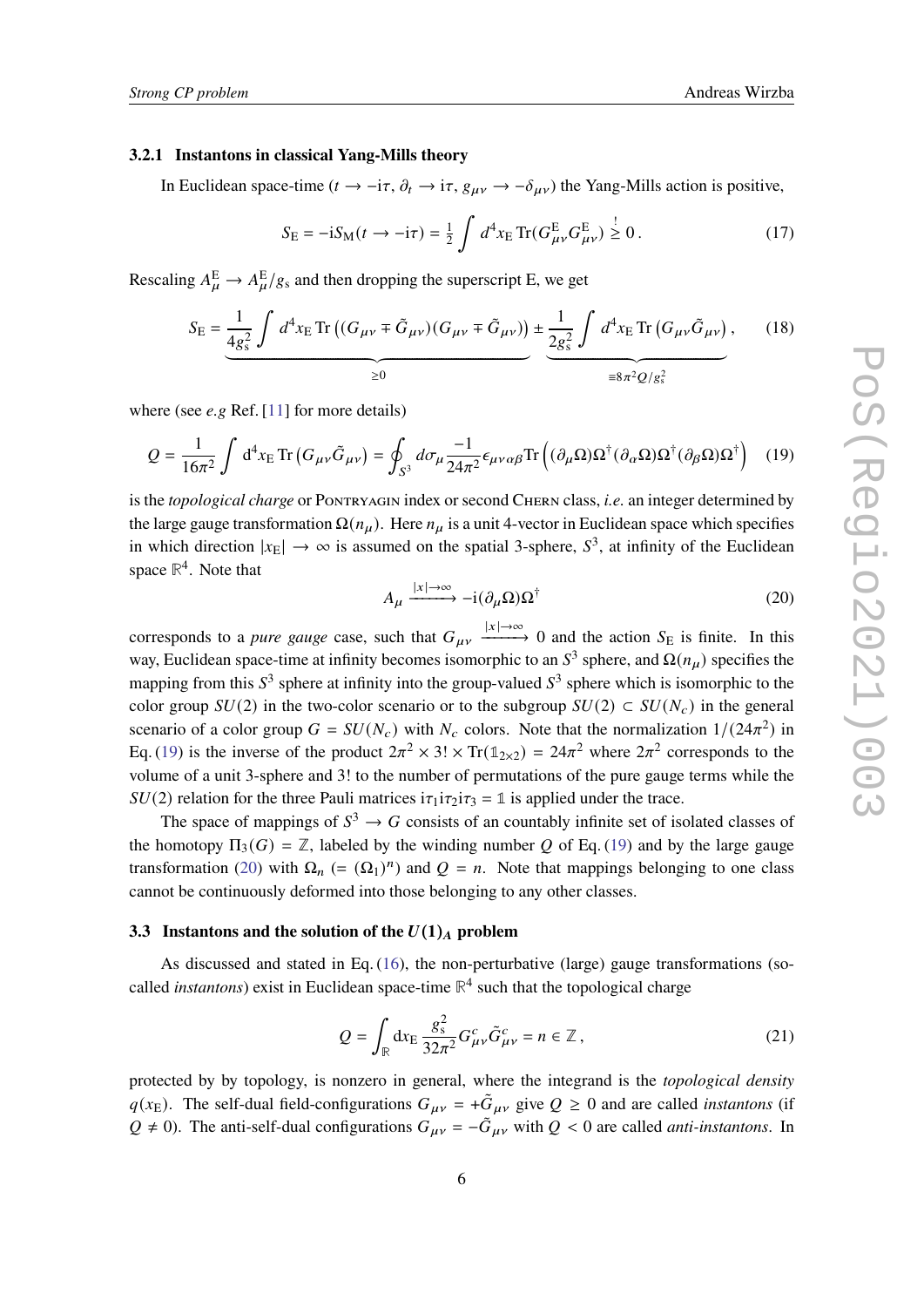both cases the Euclidean actual  $S_E$  in Eq. [\(18\)](#page-5-2) is not only bounded by the last term in this equation, but assumes this bound, *i.e.*

$$
S_{\rm E} = \frac{8\pi^2|Q|}{g_s^2} \,. \tag{22}
$$

Redefining again  $g_s A_\mu^E \to A_\mu$ , we see that the expression for the *one-(anti-) instanton amplitude* for QCD,

$$
\mathcal{A}_{\rm E}^{I/\bar{I}} \propto \exp\left\{-\int d^4x_{\rm E}\left(\frac{1}{8g_s^2}(G_{\mu\nu}^c \mp \tilde{G}_{\mu\nu}^c)^2 \pm \frac{8\pi^2}{g_s^2}\frac{1}{32\pi^2}G_{\mu\nu}^c\tilde{G}_{\mu\nu}^c\right)\right\} \propto e^{-8\pi^2/g_s^2(\mu)},\tag{23}
$$

is nonzero and proportional to  $e^{-S_E}$  for  $|Q| = 1$ . In the perturbative weak-coupling case,  $g_s^2(\mu) \ll 1$ , the instanton/anti-instanton amplitude is therefore exponentially small. However, in the strongcoupling regime, where  $g_s^2(\mu) \sim (4\pi)^2$ , there is no suppression. So, the  $U(1)_A$  axial current is not conserved in the non-perturbative regime of QCD,  $\partial_{\mu}J_{A}^{\mu}$  $\frac{\mu}{A} \neq 0$ . Therefore, there cannot exist a pseudo-Goldstone boson related to the spontaneous breaking of the  $U(1)_A$  transformation, as the latter is not a symmetry of the theory [\[12,](#page-21-4) [13\]](#page-21-5). Thus the  $\eta'$  meson is *not* a pseudo-Goldstone boson and there are only  $N_f^2 - 1$  pseudo-Goldstone bosons,  $\pi^+, \pi^-, \pi^0$  for  $N_f = 2$  and  $\pi^+, \pi^-, \pi^0, K^+, K^-, K^0, \bar{K}^0, \eta$ for  $N_f = 3$ .

# **4. The QCD vacuum**

# <span id="page-6-0"></span>**4.1 The third problem: instantons and non-trivial vacua in QCD**

Because of the large gauge transformations  $A_{\mu} \to A_{\mu}^{(n)} = A_{\mu} - i(\partial_{\mu} \Omega_n) \Omega_n^{\dagger}$ ,  $n = Q$ , there are infinitely many homotopy classes  $\Pi_3(SU(3)) = \mathbb{Z}$  and QCD has a topologically non-trivial vacuum structure with infinitely many minima, *i.e. vacua*  $|n\rangle$ , at  $S_E = 8\pi^2 |Q|/g_s^2$ , labelled by the winding number (topological charge)  $Q = n$ . Furthermore, instantons as large gauge transformations do not only solve the  $U(1)_A$  problem [\[12,](#page-21-4) [13\]](#page-21-5), but also induce transitions  $|n\rangle \rightarrow |n+1\rangle$  etc. between different vacua.

Thus there are further problems on the horizon. Any naively chosen vacuum of QCD, say  $|0\rangle_n \equiv |n\rangle$  with *n* arbitrary but fixed, has the following properties which are in contradiction with the usual vacuum features:

- 1.  $|0\rangle_n$  is unstable under, *e.g.*, the one-instanton action:  $\Omega_1 : |0\rangle_n \to |0\rangle_{n+1}$  which transforms the chosen vacuum to a different, but *degenerate* state. Thus the vacuum  $|0\rangle_n$  is not *unique*.
- 2. Furthermore, it is not *gauge-invariant* as large gauge transformations show.
- 3. Finally, it violates the *cluster decomposition*  $\langle O_1 O_2 \rangle \stackrel{!}{=} \langle O_1 \rangle \langle O_2 \rangle$  which can be traced back to causality, unitarity and locality of the underlying field theory [\[5,](#page-20-3) [14\]](#page-21-6); *e.g.*let the operator  $O_1$  be the the axial charge operator  $Q^{\dagger}(t)$  and the operator  $O_2$  be the corresponding axial charge  $Q(0)$  at Euclidean time  $t_E = 0$ , then both  $\langle n|O_1|n \rangle = 0$  and  $\langle n|O_2|n \rangle = 0$  hold, but because of the chiral anomaly (and more specifically the Atiyah-Singer index theorem, see, *e.g.*, Ref. [\[8\]](#page-21-0)) there is still

$$
\langle n|O_1O_2|n\rangle = \langle n|O_1|n+2\rangle\langle n+2|O_2|n\rangle \neq 0, \qquad (24)
$$

even for  $t_{\rm E} \rightarrow \infty$ , manifestly violating the cluster decomposition theorem [\[15\]](#page-21-7).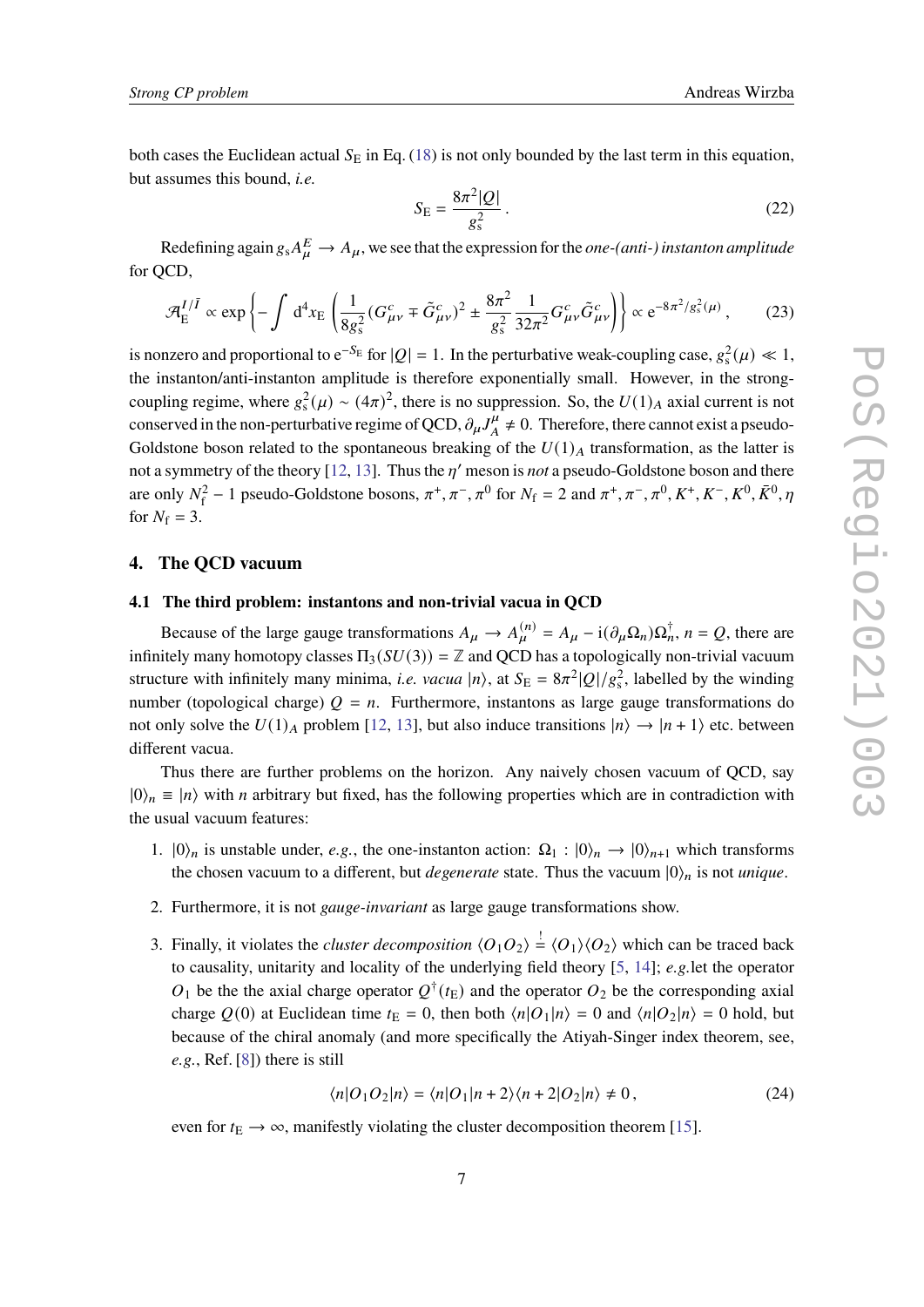#### <span id="page-7-0"></span>**4.2 The solution of the third problem: theta vacuum in QCD**

A solution to these stated problems of QCD is to assume that the true vacuum of QCD is a superposition of all  $\ket{n}$  vacua. This can be achieved with the help of a newly introduced phase parameter  $\theta$ :

$$
|vac\rangle_{\theta} = \sum_{n=-\infty}^{+\infty} e^{in\theta} |n\rangle.
$$
 (25)

Then the action of a large gauge transformation, say  $\Omega_1$ , would only lead to a phase shift of the vacuum,

$$
\Omega_1 : |vac\rangle_{\theta} \to e^{-i\theta} |vac\rangle_{\theta} . \tag{26}
$$

In this way the three problems affecting the trivial QCD vacua are circumvented.

Note that the phase  $\theta$  is free but unique since

$$
\theta' \langle \text{vac}|e^{-iHt}|\text{vac}\rangle_{\theta} = \delta_{\theta-\theta'} \times \theta \langle \text{vac}|e^{-iHt}|\text{vac}\rangle_{\theta}
$$
 (27)

has to hold. Thus  $\theta$  should be viewed as another parameter of strong interaction physics (similar to the quark-mass parameters  $m_u$  or  $m_d$  etc.). Because of the phase structure  $e^{in\theta}$ , it multiplies the topological charge  $Q = n$  as given in the Euclidean integral [\(21\)](#page-5-3). The pertinent integrand of Q, the topological density, multiplied by  $\theta$  corresponds therefore to a Lagrangian term which manifestly violates  $P$  and  $T$  and, assuming the  $CPT$  theorem to hold, as it should for a local quantum field theory, also  $CP$ . This is the so-called theta-term of QCD, and the full QCD Lagrangian reads

$$
\mathcal{L}_{\text{QCD}} = \mathcal{L}_{\text{QCD}}^{CP} + \mathcal{L}_{\text{QCD}}^{CP} = \mathcal{L}_{\text{QCD}}^{CP} - \theta \frac{g_s^2}{32\pi^2} \frac{1}{2} \epsilon^{\mu\nu\rho\sigma} G_{\mu\nu}^a G_{\rho\sigma}^a \,. \tag{28}
$$

An axial rotation of any quark field of flavor  $f, q_f \to e^{i\beta y_5} q_f \approx (1 + i\beta y_5) q_f$ , would alter, via the induced chiral  $U(1)$  anomaly [\(11\)](#page-4-2) the coefficient of the theta term and affect the QCD Lagrangian in the following way:

<span id="page-7-1"></span>
$$
\mathcal{L} \to \mathcal{L}^{CP} - 2\beta \sum_{f} m_f \bar{q}_f i\gamma_5 q_f - (\theta + 2N_f \beta) \frac{g_s^2}{32\pi^2} G_{\mu\nu}^a \tilde{G}^{a\mu\nu}.
$$
 (29)

This has three implications. First, the real parameter of strong interaction physics is not  $\theta$ , but the so-called  $\bar{\theta}$  given by

$$
\bar{\theta} = \theta + \arg \det \mathcal{M},\tag{30}
$$

*i.e.* the sum of the original  $\theta$  plus the phase of the determinant of quark mass matrix  $M$ . Second, the  $\bar{\theta}$  parameter is an angle,  $\bar{\theta} \in (-\pi, \pi]$ , since, *e.g.*, the instanton amplitude in presence of the theta term is proportional to a phase,

$$
\mathcal{A}_{\bar{\theta}} \propto e^{-S_E} \propto e^{-\int d^4x_E \left(\frac{1}{8g_s^2}(G^2 \pm \tilde{G})^2 \mp (\frac{8\pi^2}{g_s^2} \mp i\bar{\theta})\frac{1}{32\pi^2}G\tilde{G}\right)} \propto e^{-\frac{8\pi^2}{g_s^2(\mu)} \pm iQ\bar{\theta}}.
$$
(31)

As  $e^{iQ\bar{\theta}}$  is periodic and  $Q \in \mathbb{Z}$ ,  $\bar{\theta}$  has to be an angle parameter,  $\bar{\theta} = \bar{\theta} + 2\pi$ . Third, if a quark mass  $m_f$  of any flavor f were zero, then the  $\bar{\theta}$  angle could be removed by a suitable axial rotation with  $2\beta_f = -\bar{\theta}$ . The obvious candidate for this to happen is the u-quark, the quark flavor with the lightest quark mass. By now, however, it can be excluded that its quark mass is compatible with zero [\[3\]](#page-20-1).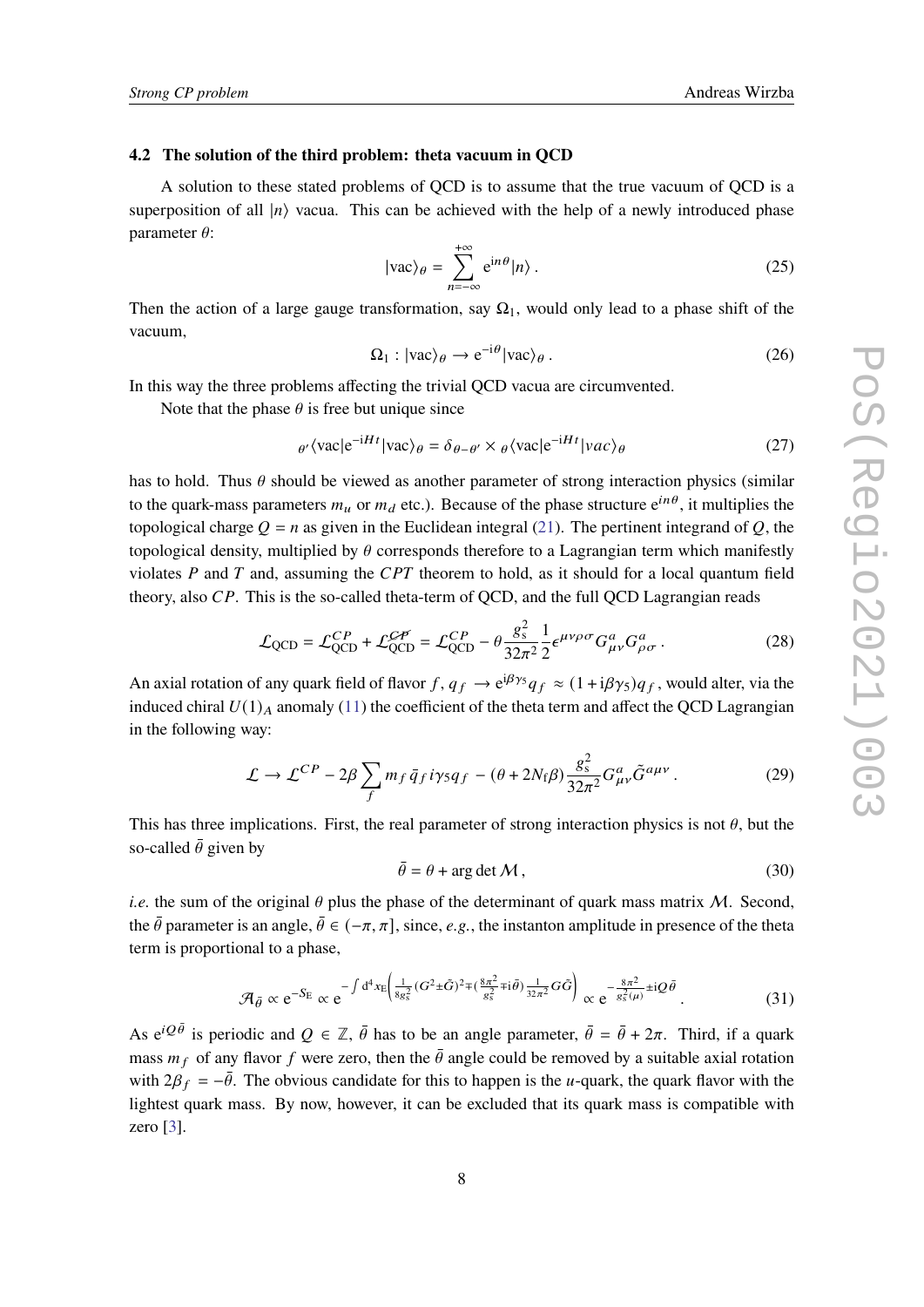# **5.** Strong CP problem

The resolution of the  $U(1)<sub>A</sub>$  problem via instantons and the complicated nature of the QCD vacuum effectively adds an extra term to the QCD Lagrangian

<span id="page-8-0"></span>
$$
\mathcal{L}_{\bar{\theta}} = -\bar{\theta} \frac{g_s^2}{32\pi^2} \frac{1}{2} \epsilon^{\mu\nu\rho\sigma} G^a_{\mu\nu} G^a_{\rho\sigma} , \qquad (32)
$$

which explicitly violates parity P and time-reflection invariance T, since only  $\epsilon^{0123}$  and any of its permutations are nonzero. As it conserves charge conjugation invariance  $C$ , it violates also  $CP$ . One of the consequences of these symmetry violations is the prediction of the (possible) existence of permanent electric dipole moments (EDMs) for subatomic particles of strong interaction physics.

#### **5.1** *CP* violation and electric dipole moments

Classically an electric dipole moment vector is given by separated electric charges of an overall charged or neutral entity multiplied by their relative displacement vectors,  $\vec{d} = \sum_i \vec{r}_i e_i$ . Since the displacement vectors are a polar vectors, the classical EDM vector  $\vec{d}$  should also be polar. However, for a subatomic particle with non-vanishing mass in its rest-system there does not exist any vector which could serve as a polar candidate, since, *e.g.*, the velocity of the particle is zero there. Only the spin of the particle remains as a vector, but it is an axial vector. This does not matter for the magnetic moment  $\mu$  of a particle since the scalar product of its spin vector  $\vec{S}$  and the magnetic field  $\vec{B}$  gives a scalar term in the Hamiltonian  $H$ , while in the case of the electric dipole moment d such a product with the electric fields leads to a pseudoscalar term,

$$
\mathcal{H} = -\mu \frac{\vec{S}}{S} \cdot \vec{B} - d \frac{\vec{S}}{S} \cdot \vec{E},
$$
\n(33)

which breaks both  $P$  and  $T$ , *i.e.* 

$$
O_{P,T} \mathcal{H} O_{P,T}^{\dagger} = -\mu \frac{\vec{S}}{S} \cdot \vec{B} + d \frac{\vec{S}}{S} \cdot \vec{E}
$$
 (34)

under  $P$  or  $T$ . It seems that the existence of an electric dipole moment of a subatomic particle (or a quantum mechanical particle in general) is closely connected to the *explicit* breaking of these symmetries. But would *spontaneous*symmetry breaking perhaps also be sufficient to induce EDMs? The answer must be no according to the following well-known theorem (see *e.g.* Refs. [\[16–](#page-21-8)[19\]](#page-21-9)):

*In any finite quantum system in the absence of any explicitly broken symmetry there cannot exist a spontaneously broken ground state or stationary state.*

In fact, the question might even come up why this theorem does not apply to the existence of nonzero magnetic moments of the electron, muon, proton, neutron, other hadrons, baryons, nuclei etc. [\[3\]](#page-20-1). Well, as stated in Ref. [\[20\]](#page-21-10), this theorem applies but the solution is trivial: The non-zero value of the total angular momentum (i.e. the spin in the case of subatomic particles) suffices to induce the (rotational) symmetry breaking since it defines an axis and direction (in the laboratory frame) for the projection of the magnetic moment, which shares the same axial-vector properties as the spin. The appearance of a nonzero magnetic moment for a particle without any spin or angular momentum is forbidden and would indeed come as a surprise.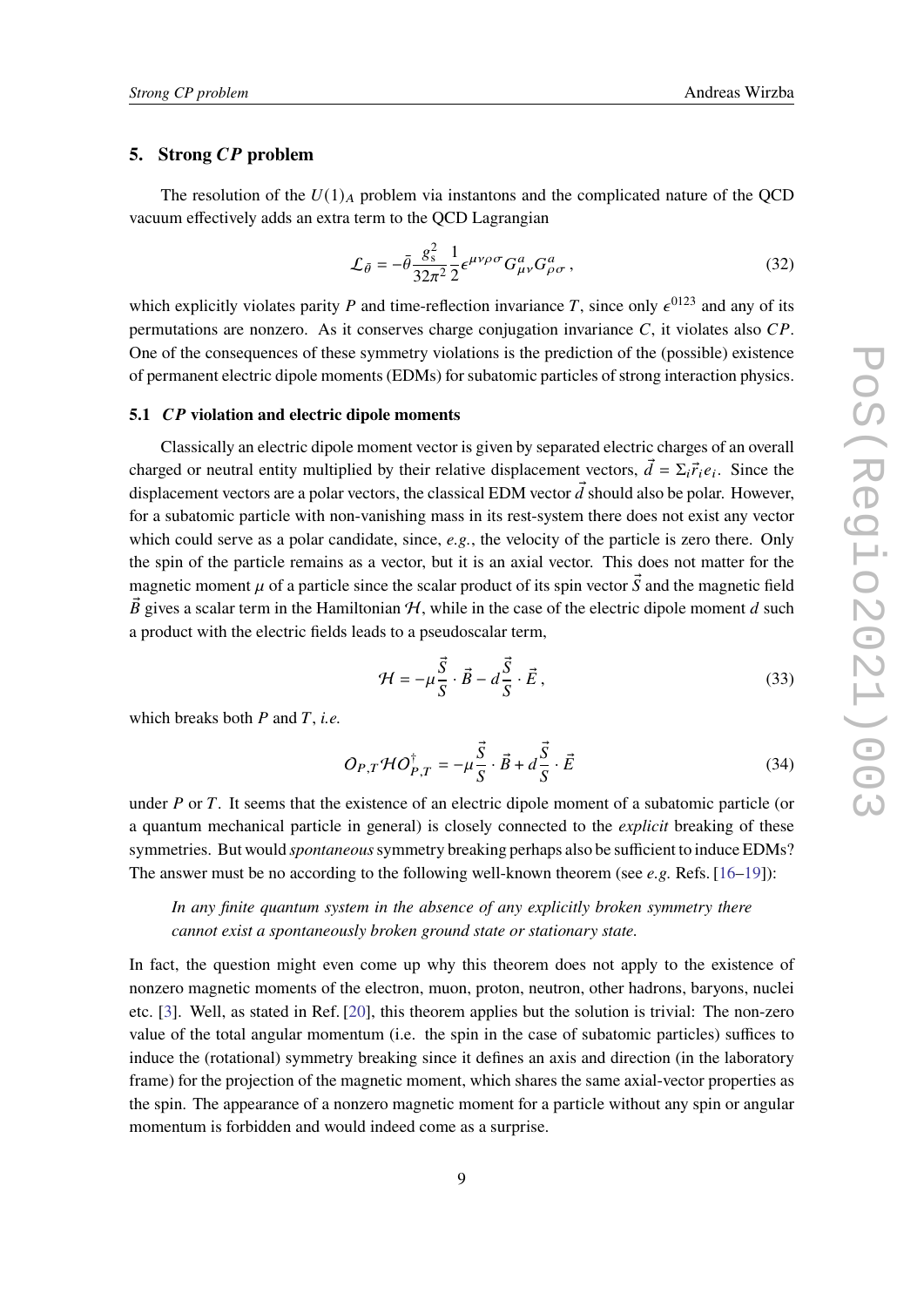The existence of a non-zero spin alone, however, does not suffice to generate, via spontaneously symmetry breaking, a *permanent* [4](#page-9-0) electric dipole moment, as the EDM could align in the direction of the spin or opposite to this direction. This resembles the well-known case of the discretesymmetry splitting in a double-well potential which will be discussed next.

#### **5.1.1 Double-well potential and spontaneously symmetry breaking**

Let us compare what classical physics and what quantum physics predict for the scenario given in Fig. [1.](#page-9-1) There, we start out with the symmetric case (state  $c_1$  in the classical world and  $q_1$  in the quantum world). Then we introduce *explicitly* a small perturbation of the symmetry (as described by the classical and quantum states  $c_2$  and  $q_2$ , respectively). Finally, we restore the symmetry of the underlying dynamics, in this case the double-well potential. In the classical world, the final state  $c_3$  differs from the initial one  $c_1$ , although the symmetry of the potential is restored, since the sphere is located in that half of the potential which was preferred by the explicit symmetry breaking at stage 2. In contrast, the original symmetric state  $q_1$  is restored in the quantum scenario. This follows from tunneling in quantum mechanics which restores with finite probability in some given time interval the original symmetric configuration, depending on the height and the width of the tunneling barrier(s). Even if a quantum system is prepared in an asymmetrically and therefore

<span id="page-9-1"></span>

Figure 1: Comparison of classical and quantum-mechanical states  $(c_i$  and  $q_i$ , respectively) for the doublewell potential  $V(x)$ , centered at  $x = 0$ , for the scenario  $i = 1$ : *symmetric case*  $\rightarrow i = 2$ : *explicit perturbation of the symmetry*  $\rightarrow i = 3$ : restoration of the symmetry of the potential. In the classical case the stationary states are indicated by the position of the sphere and the possible fall directions of the sphere. In the quantum-mechanical case a sketch of the ground state and first excited state are given.

<span id="page-9-0"></span><sup>4</sup>The existence of an *induced* electric dipole moment, however, is compatible with the theorem since the direction and presence of the applied electric field provides the explicit symmetry breaking of the rotational symmetry.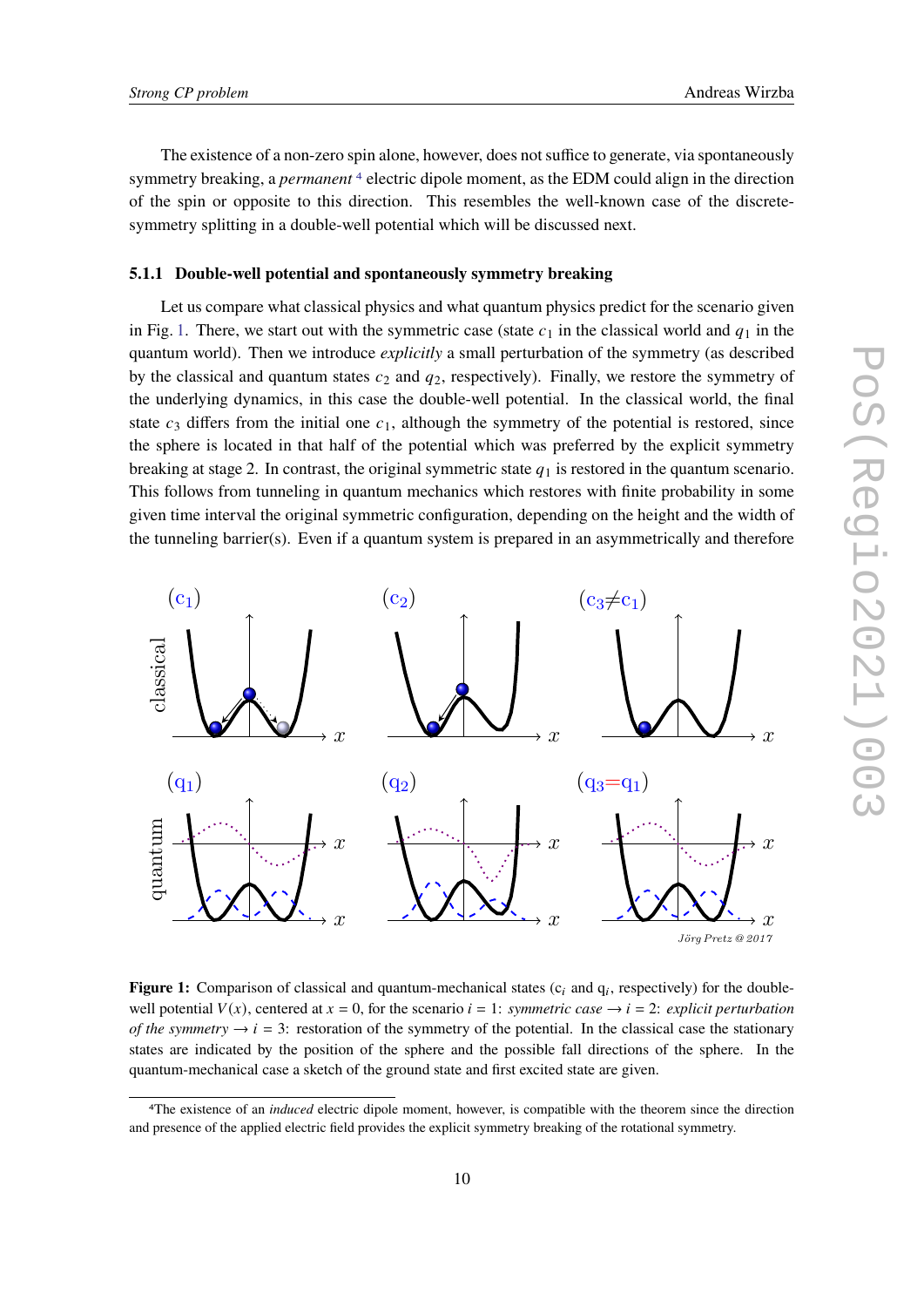non-stationary state, it will eventually explore, via tunneling, the full available configuration space, as long as the height and widths of the tunneling barriers are finite.

The message is therefore that in quantum mechanics asymmetric stationary states of finite systems can only exist in the presence of an *explicitly* broken symmetry.

#### <span id="page-10-0"></span>**5.2 The fourth problem: a vanishing small electric dipole moment of the neutron**

So the *explicit* symmetry breaking of the discrete symmetries  $P$  and  $T$  is a necessary precondition for the existence of an permanent electric dipole moment of a particle in quantum mechanics and of a sub-atomic particle in particular. Note that the theta-term Lagrangian [\(32\)](#page-8-0) provides such an explicit symmetry breaking, which because of the coupling to gluons, should be of special importance for hadrons (and of lesser importance due to additional couplings to quark-loops for leptons). The "classical case" is the EDM of the neutron which has been studied since the mid-50s of last century beginning with the work of Smith, Purcell and Ramsey [\[21\]](#page-21-11). Purely, by naive dimensional arguments, the following estimate for the size of the EDM of the neutron can be given. Since the spin of the particle is involved, the scale is set by the nuclear magnetic moment of the neutron. However, the fact that there wouldn't be a theta-term if any of the quark flavors  $f$  had a vanishing quark mass, *cf.* Eq. [\(29\)](#page-7-1), should be taken care of as well. An efficient way to so is via the ratio of the *reduced* quark mass of light quarks,

$$
m^* = \frac{m_u m_d m_s}{m_u m_d + m_u m_s + m_d m_s} \approx \frac{m_u m_d}{m_u + m_s} \tag{35}
$$

to  $\Lambda_{\text{QCD}}$ , the scale of long-range, non-perturbative QCD effects. This ratio would vanish if any quark mass were zero. In this way the magnitude of the electric dipole moment of the neutron can be estimated as

<span id="page-10-2"></span>
$$
|d_n| \simeq |\bar{\theta}| \cdot \frac{m_q^*}{\Lambda_{\text{QCD}}} \cdot \frac{e}{2m_n} \sim |\bar{\theta}| \cdot 10^{-2} \cdot 10^{-14} \text{ e cm} \sim |\bar{\theta}| \cdot 10^{-16} \text{ e cm} \,. \tag{36}
$$

This estimate should be compared with the present-day experimental bound on the neutron EDM,

<span id="page-10-1"></span>
$$
|d_n^{\exp}| < 1.8 \cdot 10^{-26} \,\text{e cm} \, [90\% \, \text{C. L.}], \tag{37}
$$

from the nEDM-collaboration [\[22\]](#page-21-12). Thus empirically,  $\bar{\theta}$  should be of the size or smaller than 10<sup>-10</sup>. while a naive dimensional analysis predicts  $\bar{\theta} \in (-\pi, \pi]$  to be of order unity. Note that the other  $CP$ -violating phase of the Standard Model,  $\delta_{KM}$  of the CKM-matrix is indeed of order  $O(1)$ , *cf.* Ref. [\[3\]](#page-20-1).

This large mismatch between the naive expectation and the empirical bound on the coefficient of the OCD theta-term is called *the strong* CP problem.

#### **6. Resolutions of the strong CP problem**

Various approaches were suggested to solve the strong CP problem, some are listed in Ref. [\[2\]](#page-20-6). For instance, *fine-tuning* motivated by many-world scenarios, anthropic principle etc. maybe a way out. Another possibility would be a spontaneously broken CP symmetry such that  $\bar{\theta} = 0$  at the Lagrangian level. However, this does not exclude that a finite non-vanishing  $\bar{\theta} \neq 0$  is reintroduced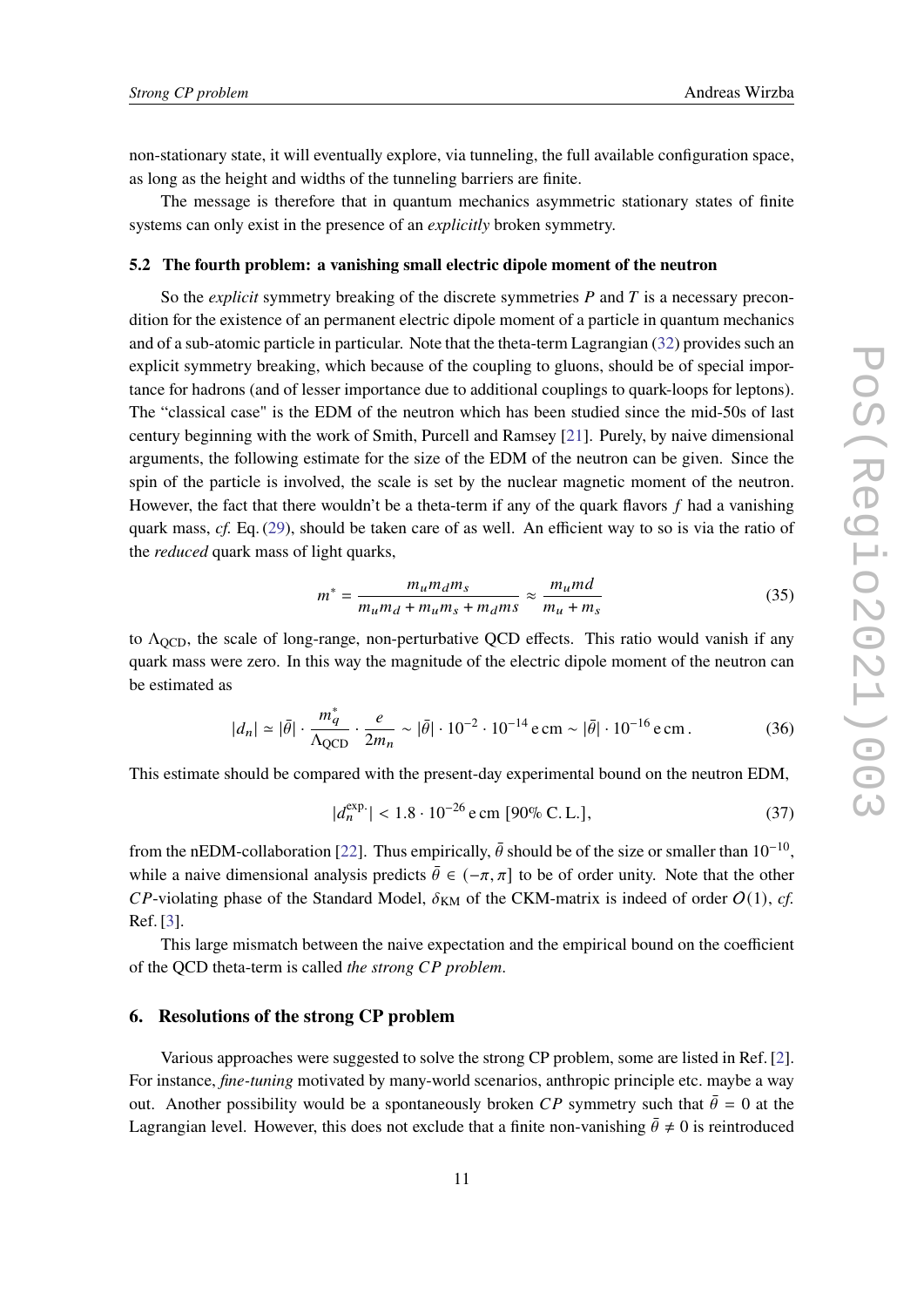at the loop level, and anyhow, the already known  $\mathbb{CP}$ -breaking mechanism in the Standard Model via the KM-mechanism [\[23\]](#page-21-13) predicts *CP*-breaking of *explicit* and not spontaneous nature.

The introduction of an additional chiral symmetry might be also a possibility. One way was already discussed, namely the vanishing of the  $u$ -quark mass. Modern lattice-QCD calculations exclude this scenario as  $m_u = 2.16^{+0.49}_{-0.26}$  MeV [\[3\]](#page-20-1).

The possibility that is most promising and that we will follow here was introduced by Peccei and Quinn in 1977 [\[24,](#page-21-14) [25\]](#page-21-15).

#### <span id="page-11-0"></span>**6.1 Peccei-Quinn symmetry and the axion**

In fact, a new global chiral  $U(1)_{PQ}$  symmetry, namely the Peccei-Quinn (PQ) symmetry, is imposed on the Standard Model (SM). For momentum scales  $|p| < f_a$ , the global PQ-symmetry is realized non-linearly, *i.e.* spontaneously broken, where  $f_a$  is the *order parameter* associated with the spontaneous breaking of the  $U(1)_{\text{PO}}$  symmetry [\[24\]](#page-21-14). In this way the static angular parameter  $\bar{\theta}$  (mod  $2\pi$ ) is effectively replaced by a *dynamical* pseudoscalar field  $a(x)$  which transforms under Peccei-Quinn symmetry as

<span id="page-11-1"></span>
$$
U(1)_{\text{PQ}} : f_1^{-1} a(x) \to f_a^{-1} a(x) + \alpha_{\text{PQ}} \tag{38}
$$

where  $\alpha_{\rm PO}$  is the global  $U(1)$ <sub>A</sub> group angle. As Weinberg and Wilczek showed in 1978, there necessarily belongs a corresponding Nambu-Goldstone boson to this hidden symmetry, an a priori massless neutral pseudoscalar particle, the so-called axion [\[26,](#page-22-0) [27\]](#page-22-1), where the name "axion" was coined by Wilczek.

The SM Lagrangian including the theta-term is then augmented by the axion kinetic term and axion interactions to the standard model matter particles, here represented by the spinor field  $\psi$ , where both terms are invariant under the PQ-transformation [\(38\)](#page-11-1), and finally the coupling of the axion field to the gluons via the topological density:<sup>[5](#page-11-2)</sup>

<span id="page-11-3"></span>
$$
\mathcal{L}_{\text{PQ-SM}} = \mathcal{L}_{\text{SM}} - \bar{\theta} \frac{g_s^2}{32\pi^2} G_{\mu\nu}^c \tilde{G}^{c\mu\nu} + \frac{1}{2} \partial_\mu a \partial^\mu a + \mathcal{L}_{\text{PQ}}^{\text{inv}} [\partial^\mu a / f_a, \psi, \bar{\psi}] + \frac{a}{f_a} \frac{g_s^2}{32\pi^2} G_{\mu\nu}^c \tilde{G}^{c\mu\nu}.
$$
 (39)

The pertinent PQ (Noether) current

$$
J_{\text{PQ}}^{\mu} = \frac{\partial \mathcal{L}_{\text{PQ-SM}}}{\partial_{\mu} a} = \partial^{\mu} a + \frac{\partial \mathcal{L}_{\text{PQ}}^{\text{inv}}}{\partial_{\mu} a}
$$
(40)

is then anomalous:

$$
\partial_{\mu}J_{\text{PQ}}^{\mu} = \partial_{\mu}\left(\partial^{\mu}a + \frac{\partial \mathcal{L}_{\text{PQ}}^{\text{inv}}}{\partial_{\mu}a}\right) = \frac{1}{f_{a}}\frac{g_{\text{s}}^{2}}{32\pi^{2}}G_{\mu\nu}^{c}\tilde{G}^{c\mu\nu}.
$$
 (41)

#### **6.2 The effective potential for the axion field**

From the last relation or directly from [\(39\)](#page-11-3) we can extract the (effective) potential of the axion field as

$$
V_{\text{eff}}(a) = -\frac{a}{f_a} \frac{g_s^2}{32\pi^2} G_{\mu\nu}^c \tilde{G}^{c\mu\nu}
$$
 (42)

<span id="page-11-2"></span><sup>&</sup>lt;sup>5</sup>In Ref. [\[2\]](#page-20-6) the weight  $1/f_a$  in front of interaction term between the axion and the topological density is replaced by  $\xi/f_a$ , where  $\xi$  is the so-called anomaly coefficient which counts the number of Peccei-Quinn carrying particles. In other publications,  $1/f_a$  is replaced by  $C_G/f_a$  anticipating the coupling of axion-like-particles to the gluonic term.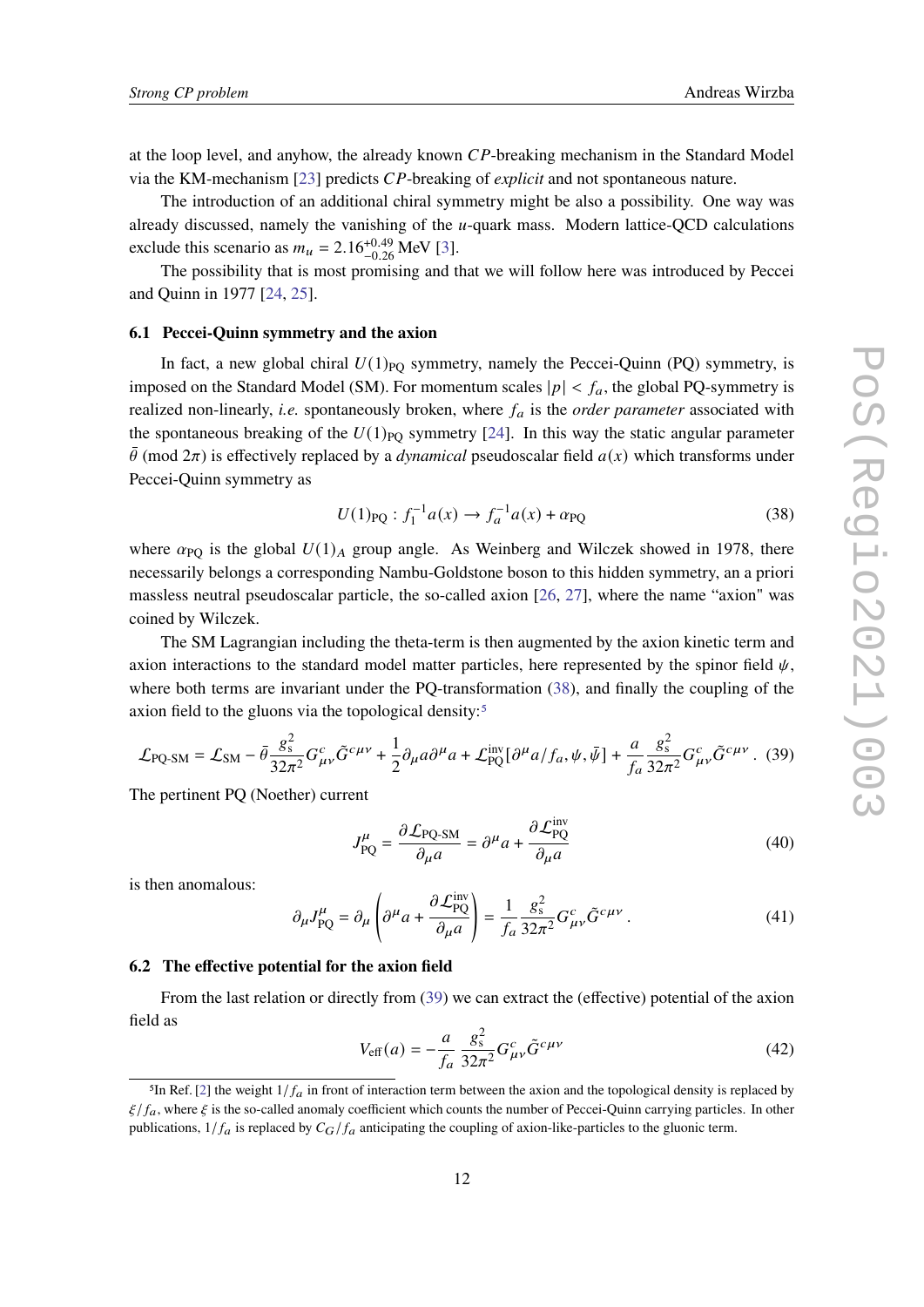in the usual way, such that

$$
\frac{\partial V_{\text{eff}}(a)}{\partial a} = -\frac{1}{f_a} \frac{g_s^2}{32\pi^2} G^c_{\mu\nu} \tilde{G}^{c\mu\nu},\qquad(43)
$$

*cf.* Ref. [\[2\]](#page-20-6). In order to get the expectation value of this quantity in the vacuum (actually in the theta vacuum), namely  $\left\langle \frac{\partial V_{\text{eff}}(a)}{\partial a} \right\rangle$ , we apply the path-integral formulation:

$$
\langle \hat{O}(\phi) \rangle = \int \mathcal{D}\phi \ O(\phi) e^{i \int d^4 x \ \mathcal{L}[\phi]} \tag{44}
$$

where  $\hat{O}(\phi)$  is an operator formulated in terms of a field operator  $\hat{\phi}$ , while  $O(\phi)$  is its classical analog. Here we have skipped and will skip the hats on top of  $V_{\text{eff}}$ , the axion field a, etc. In this way we get

<span id="page-12-1"></span>
$$
\left\langle \frac{\partial V_{\text{eff}}(a)}{\partial a} \right\rangle = -\frac{1}{f_a} \frac{g_s^2}{32\pi^2} \left\langle G_{\mu\nu}^c \tilde{G}^{c\mu\nu} \right\rangle = -\frac{1}{f_a} \frac{g_s^2}{32\pi^2} \int \mathcal{D}A_{\mu} \mathcal{D}\psi \mathcal{D}\bar{\psi} \mathcal{D}a \, G_{\mu\nu}^c \tilde{G}^{c\mu\nu} e^{i \int d^4 x \mathcal{L}_{\text{PO-SM}}} \n= -\frac{1}{f_a} \frac{g_s^2}{32\pi^2} \int \mathcal{D}A_{\mu} \mathcal{D}\psi \mathcal{D}\bar{\psi} \mathcal{D}a \, G_{\mu\nu}^c \tilde{G}^{c\mu\nu} e^{i \int d^4 x (\mathcal{L}_{\text{SM}} + \mathcal{L}_{\text{PQ}}^{\text{inv}} + (-\bar{\theta} + \frac{a}{f_a}) \frac{g_s^2}{32\pi^2} G_{\mu\nu}^b \tilde{G}^{b\mu\nu})}.
$$
\n(45)

Note that the right-hand side of this equation is not zero in general, although

<span id="page-12-0"></span>
$$
G_{\mu\nu}^c \tilde{G}^{c\mu\nu} \stackrel{P,T}{\longleftrightarrow} -G_{\mu\nu}^c \tilde{G}^{c\mu\nu} \tag{46}
$$

under parity  $P$  and time reflection  $T$ . The reason why the right-hand side can be non-zero is the presence of the theta term  $-\int d^4x \, \bar{\theta} \frac{g_s^2}{32\pi^2} G_{\mu\nu}^b \tilde{G}^{b\mu\nu}$  in the exponent of the path integral which switches its sign accordingly and which can counter the sign change in [\(46\)](#page-12-0) when the exponential term is expanded accordingly.

Let us now write the axion field  $a(x)$  as

$$
a(x) = \langle a \rangle + \delta a(x) \tag{47}
$$

where  $\langle a \rangle$  is the vacuum expectation value (*i.e.* a constant) and  $\delta a(x)$  is the fluctuating field around the vacuum expectation value. In this way we can rewrite Eq. [\(45\)](#page-12-1) as

<span id="page-12-2"></span>
$$
\left\langle \frac{\partial V_{\text{eff}}(a)}{\partial a} \right\rangle = -\frac{1}{f_a} \frac{g_s^2}{32\pi^2} \int \mathcal{D}A_\mu \mathcal{D}\psi \mathcal{D}\bar{\psi} \, \mathrm{e}^{\mathrm{i} \int d^4 x \mathcal{L}_{\text{SM}}} G^c_{\mu\nu} \tilde{G}^{c\mu\nu} \, \mathrm{e}^{\mathrm{i} \left(-\bar{\theta} + \frac{\langle a \rangle}{f_a}\right)} \frac{g_s^2}{32\pi^2} \int d^4 x \, G^b_{\mu\nu} \tilde{G}^{b\mu\nu} \times \int \mathcal{D}\delta a \, \mathrm{e}^{\mathrm{i} \int d^4 x \left(\mathcal{L}_{\text{PQ}}^{\text{inv}} + \frac{\delta a}{f_a} \frac{g_s^2}{32\pi^2} G^d_{\mu\nu} \tilde{G}^{d\mu\nu}\right)}.
$$
\n(48)

Note that this expression is periodic (with period  $(2\pi)$  in the parameter  $\theta_a \equiv -\bar{\theta} + \langle a \rangle / f_a$ . In fact, it is an odd function of this parameter, since  $\frac{g_s^2}{32\pi^2} \int d^4x G_b^{\mu\nu} \tilde{G}_{b\mu\nu} = n \in \mathbb{Z}$  switches its sign, if an instanton configuration is replaced by the corresponding anti-instanton configuration with the same absolute value of the winding number, |n|. Since also  $G_{\mu\nu}^c \tilde{G}^{c\mu\nu}$  switches its sign under this replacement, the overall expression [\(48\)](#page-12-2) switches then its sign.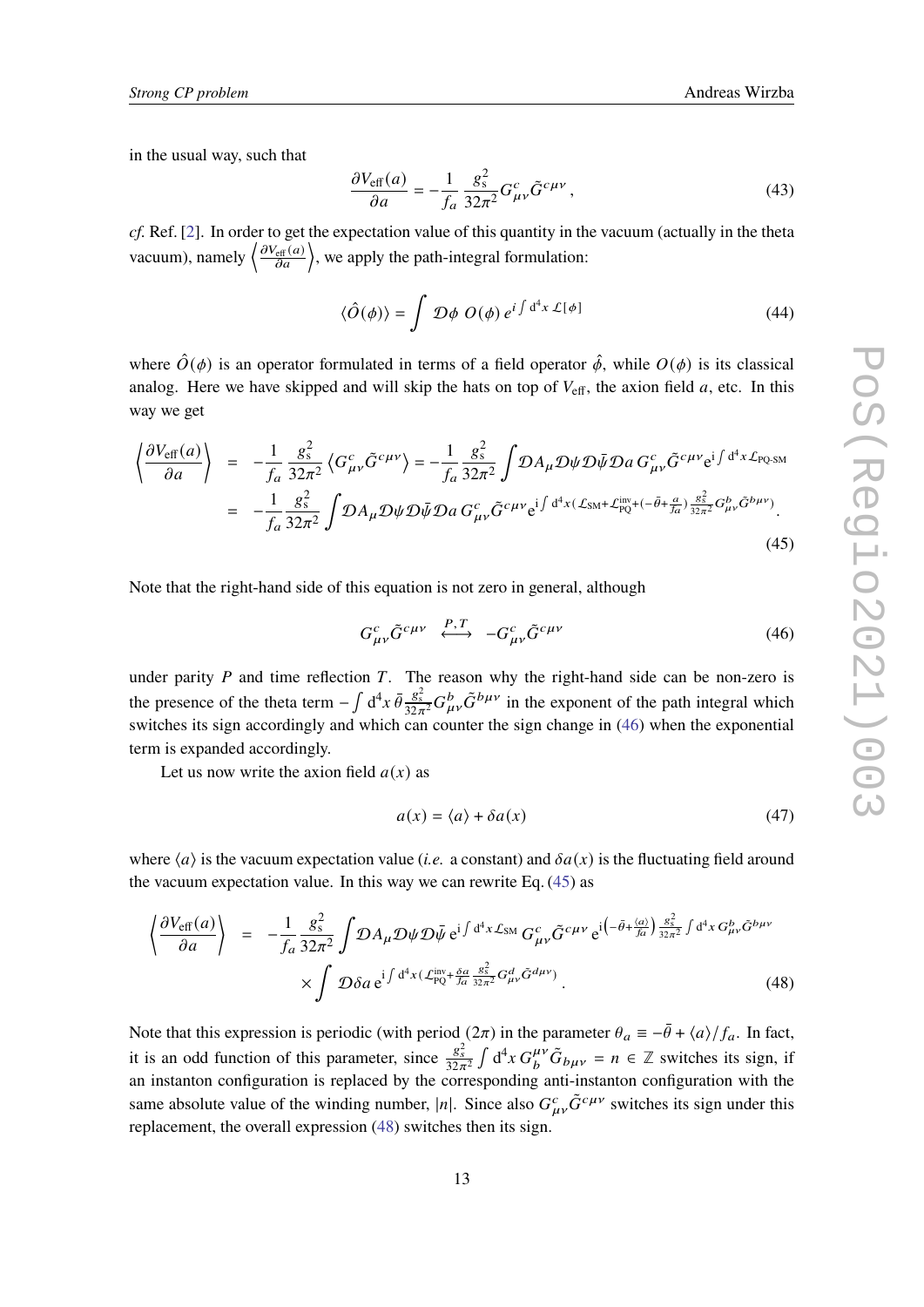Especially, in the one-(anti)-instanton approximation the exponential function in the second but last line of Eq. [\(48\)](#page-12-2) becomes just  $e^{\pm i \theta_a}$ . Combined with the implicit sign change of  $G^c_{\mu\nu} \tilde{G}^{c\mu\nu}$ when switching from an instanton to an anti-instanton, expression [\(48\)](#page-12-2) reads then

<span id="page-13-1"></span>
$$
\left\langle \frac{\partial V_{\text{eff}}(a)}{\partial a} \right\rangle \propto \sin(\theta_a) = \sin(-\bar{\theta} + \langle a \rangle / f_a) \tag{49}
$$

in the one-instanton approximation, *cf.* Ref. [\[28\]](#page-22-2).

If in Eq. [\(48\)](#page-12-2) the parameter  $\theta_a$  is set to zero, *i.e.* 

<span id="page-13-0"></span>
$$
\langle a \rangle := \bar{\theta} f_a \,, \tag{50}
$$

then there isn't any term left in the exponent of the path integral which could counter the sign change in Eq. [\(46\)](#page-12-0), since the fluctuating field  $\delta a(x)$  corresponds to a pseudoscalar particle (*i.e.* the axion) which also changes sign under  $P$  or  $T$ , such that

$$
\int D\delta a \, \exp\left(i \int d^4x \left(\mathcal{L}_{PQ}^{\text{inv}} + \frac{\delta a}{f_a} \frac{g_s^2}{32\pi^2} G_{\mu\nu}^d \tilde{G}^{d\mu\nu}\right)\right)
$$

is invariant under both operations. Thus, by inserting the condition [\(50\)](#page-13-0) into [\(48\)](#page-12-2), we get the extremum (in fact minimum) condition for the expectation value of  $V_{\text{eff}}(a)$ , see Ref. [\[2\]](#page-20-6) :

$$
\left. \left\langle \frac{\partial V_{\text{eff}}(a)}{\partial a} \right\rangle \right|_{\langle a \rangle = \bar{\theta} f_a} = -\frac{1}{f_a} \frac{g_s^2}{32\pi^2} \left\langle G_{\mu\nu}^c \tilde{G}^{c\mu\nu} \right\rangle \right|_{\langle a \rangle = \bar{\theta} f_a} = 0. \tag{51}
$$

This is compatible with the observation that Eq. [\(48\)](#page-12-2) is an odd function of the parameter  $\theta_a$ . This, in turn, is compatible with the vanishing of the argument of the sin-function in the one-instanton approximation [\(49\)](#page-13-1). So the  $\bar{\theta}$  term is canceled by the  $\langle a \rangle$  contribution and the strong CP problem ist solved.

#### **6.2.1 Mass term of the axion**

What is about the axion? What is, *e.g.*, its mass?

If one neglects the  $U(1)_A$  anomaly of QCD, *i.e.* the term  $\left(-\bar{\theta} + \frac{a}{f}\right)$  $\frac{a}{f_a}$ )  $\frac{g_s^2}{32\pi^2} G_{\mu\nu}^c \tilde{G}^{c\mu\nu}$  in the Lagrangian [\(39\)](#page-11-3), then indeed there are no constraints on the expectation value of the axion field, except that  $\langle a \rangle / f_a$  should be interpreted as an angular-valued field:

$$
0 \le \frac{\langle a \rangle}{f_a} \le 2\pi \,. \tag{52}
$$

The axion would be massless.

However, the inclusion of the QCD anomaly generates a potential for the axion field that is periodic in the effective vacuum angle  $\theta_a \equiv -\bar{\theta} + \langle a \rangle/f_a$ . The pertinent generating functional for the effective potential in Euclidean space reads [6](#page-13-2)

<span id="page-13-3"></span>
$$
Z(\theta_a) = e^{-\int d^4 x_E \langle V_{\text{eff}}^E \rangle} = \left\langle e^{i\theta_a \frac{g_x^2}{32\pi^2} \int d^4 x \, G_{\mu\nu}^c \tilde{G}^{c\mu\nu}} \right\rangle. \tag{53}
$$

<span id="page-13-2"></span>We that the  $e^{\pm i \theta \cdots}$  contributions in Euclidean space still describe pure phases (as in Minkowski space).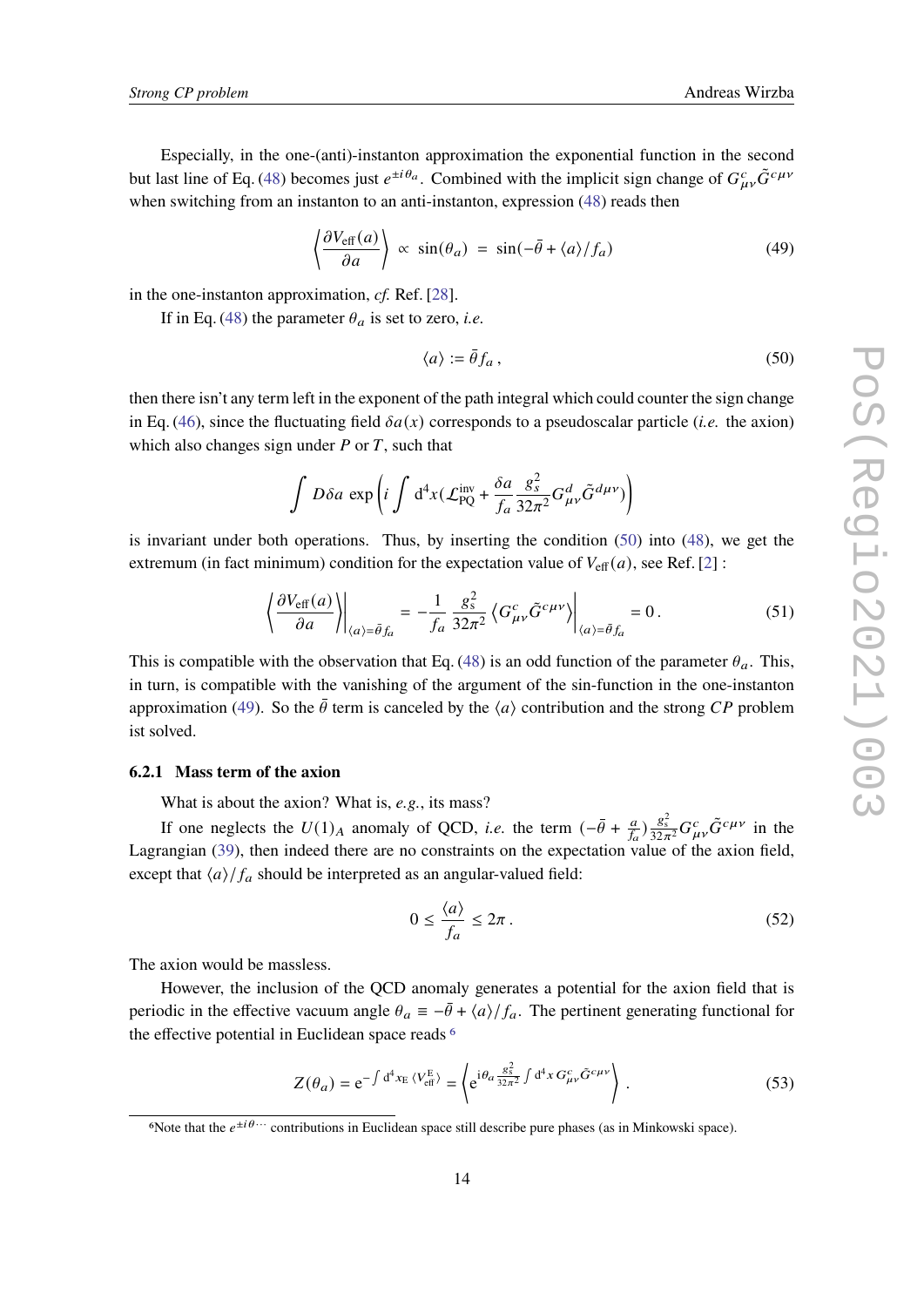Since for instanton-like field configurations  $\frac{g_s^2}{32\pi^2} \int d^4x G^c_{\mu\nu} \tilde{G}^{c\mu\nu} = n \in \mathbb{Z}$  holds, the generating functional  $Z(\theta_a)$  has to be periodic in the angle  $\theta_a$ :

$$
Z(\theta_a) = \sum_{n=-\infty}^{\infty} e^{in\theta_a} Z_n,
$$
\n(54)

see *e.g.* Ref. [\[11\]](#page-21-3). Moreover, Eq. [\(53\)](#page-13-3) has to be an even function in  $\theta_a$  as the odd terms do not survive the transformations [\(46\)](#page-12-0). Thus  $Z(\theta_a) = \sum_{n=-\infty}^{\infty} e^{in\theta_a} Z_{|n|}$ , implying  $Z_{-n} = Z_n$  and

$$
Z(\theta_a) = e^{-\int d^4 x_E \langle V_{\text{eff}}^E \rangle} = \frac{1}{2} \left\langle e^{i\theta_a \frac{g_s^2}{32\pi^2} \int d^4 x \, G_{\mu\nu}^c \tilde{G}^{c\mu\nu}} + e^{-i\theta_a \frac{g_s^2}{32\pi^2} \int d^4 x \, G_{\mu\nu}^c \tilde{G}^{c\mu\nu}} \right\rangle. \tag{55}
$$

Again in the one-instanton approximation (here signaled by  $\simeq$ ), but now in Minkowski space<sup>[7](#page-14-0)</sup> the generating functional is given by

$$
\langle V_{\text{eff}} \rangle \simeq \ln \left( 1 - \cos \theta_a \cdot C_{a_1} \frac{m_q^*}{\Lambda_{\text{QCD}}} \cdot \Lambda_{\text{QCD}}^4 \right) \Big|_{a = \langle a \rangle}
$$
  
 
$$
\simeq -C_{a_1} \cdot m_q^* \Lambda_{\text{QCD}}^3 \cos \left( -\bar{\theta} + \frac{a}{f_a} \right) \Big|_{a = \langle a \rangle} + O \left( (m_q^* / \Lambda_{\text{QCD}})^2 \right), \tag{56}
$$

where the first contribution of the logarithm results from the trivial winding number configuration. This contribution can be absorbed by the normalization of the path integral or, alternatively, corresponds to a finite,  $\theta_a$ -independent shift of the effective potential by a value proportional to  $C_{a_0} \Lambda_{\text{QCD}}^4$  for dimensional reasons. The coefficient  $C_{a_0} \sim O(1)$  and  $\Lambda_{\text{QCD}}$  provides the scale in the non-perturbative regime of QCD where  $g_s$  is so big that  $Z_{\vert \pm 1\vert} \sim \exp(-8\pi^2/g_s^2)$  can become sizable.

The term  $m_a^* / \Lambda_{\text{QCD}}$  with the reduced quark mass  $m_a^*$  (e.g.,  $m_a^* = m_u m_d / (m_u + m_d)$  for two flavors) takes into account that the  $\theta_a$  term can be rotated to zero if any of the quark masses would vanish, *cf.* Eq. [\(29\)](#page-7-1). The coefficient  $C_{a_1} \sim O(1)$  is positive. Thus  $\langle V_{\text{eff}} \rangle$  indeed takes the minimum value at the extremum condition  $\langle a \rangle = \bar{\theta} f_a$ . Then it follows automatically – again in the one-instanton approximation – that

$$
\left\langle \frac{\partial V_{\text{eff}}}{\partial a} \right\rangle \simeq \frac{1}{f_a} C_{a_1} \cdot m_q^* \cdot \Lambda_{\text{QCD}}^3 \sin \left( -\bar{\theta} + \frac{\langle a \rangle}{f_a} \right) \xrightarrow{\langle a \rangle = \bar{\theta} f_a} 0, \tag{57}
$$

$$
\left\langle \frac{\partial^2 V_{\text{eff}}}{\partial a^2} \right\rangle = -\frac{1}{f_a} \frac{g_s^2}{32\pi^2} \frac{\partial}{\partial a} \left\langle G^c_{\mu\nu} \tilde{G}^{c\mu\nu} \right\rangle \simeq \frac{1}{f_a^2} C_{a_1} \cdot m_q^* \cdot \Lambda_{QCD}^3 \cos \left( -\bar{\theta} + \frac{\langle a \rangle}{f_a} \right) . \tag{58}
$$

Thus the (squared) mass of the axion, defined by the second curvature of the effective potential in the ground state (=vacuum), is given by

$$
m_a^2 = \left\langle \frac{\partial^2 V_{\text{eff}}}{\partial a^2} \right\rangle_{\langle a \rangle = -\bar{\theta}f_a} \simeq \frac{1}{f_a^2} C_{a_1} \cdot m_q^* \cdot \Lambda_{\text{QCD}}^3 > 0 \,. \tag{59}
$$

In fact, by rotating the complete  $\theta_a \frac{g_s^2}{32\pi^2} G_{\mu\nu}^c \tilde{G}^{c\mu\nu}$  term of the Lagrangian [\(39\)](#page-11-3), with the help of a chiral rotation  $q \to e^{i\theta_a \gamma_5/2}q$  and the induced chiral anomaly (resulting from the Jacobian of the path

<span id="page-14-0"></span><sup>&</sup>lt;sup>7</sup>The  $\theta_a$  contributions do not change their nature (except sign) under the transition from Euclidean to Minkowski space.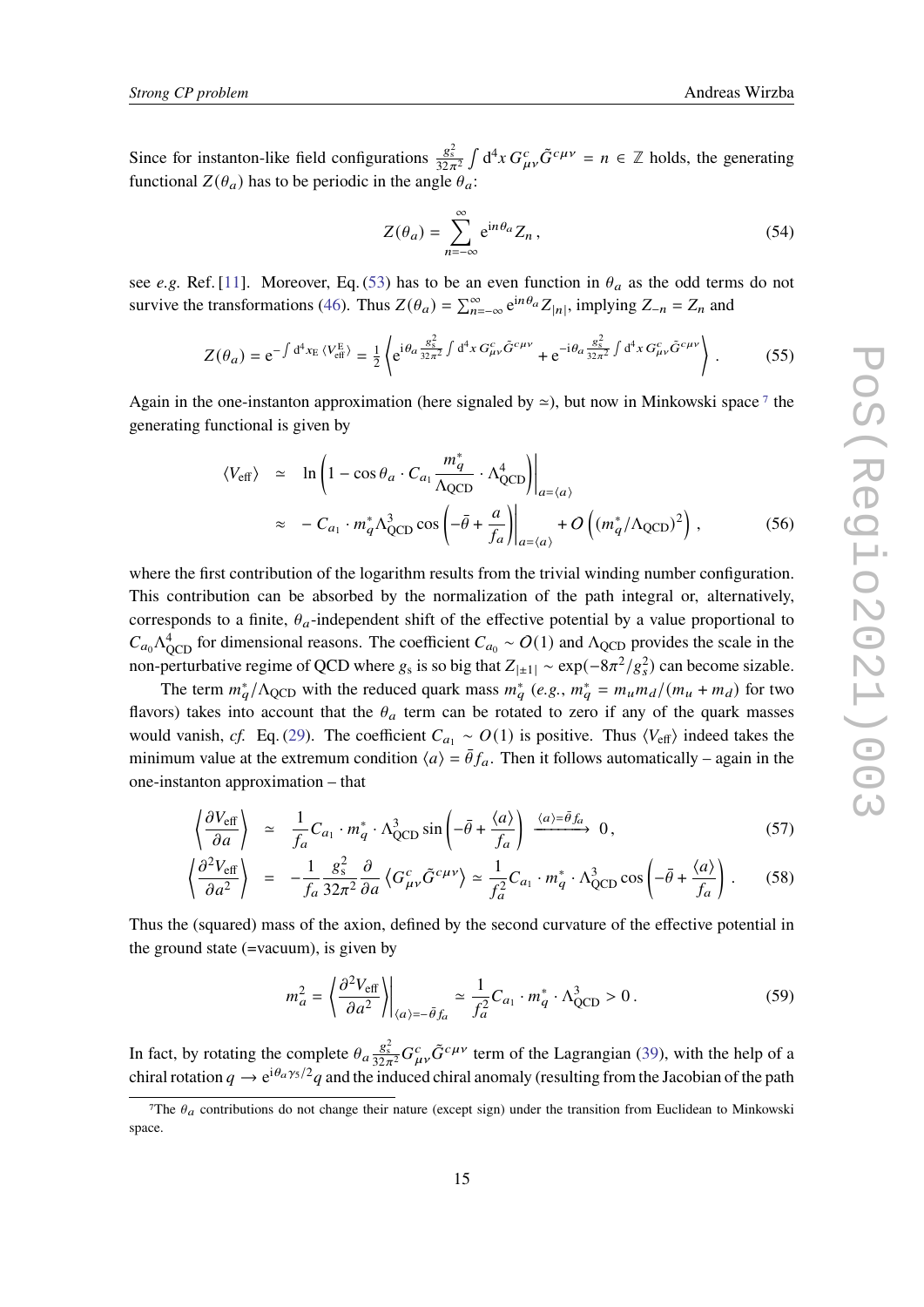integral measure, *cf*. Eq. [\(11\)](#page-4-2) or Eq. [\(29\)](#page-7-1)) into the reduced quark mass term  $-m_q^* \bar{q}q \to -m_q^* \bar{q}e^{i\gamma_5 \theta_a}q$ with  $m_q^* = \frac{m_u m_d}{m_u + m_q}$  $\frac{m_u m_d}{m_u + m_d}$ , one gets, again in the one-instanton approximation,

$$
\langle V_{\text{eff}} \rangle \simeq \frac{1}{2} m_q^* \left\langle \bar{q} e^{i\gamma_5 \theta_a} q + \bar{q} e^{-i\gamma_5 \theta_a} q \right\rangle = \cos(\theta_a) m_q^* \langle \bar{q} q \rangle. \tag{60}
$$

Here [\[29,](#page-22-3) [30\]](#page-22-4)

$$
\lim_{m_q \to 0} \lim_{V_4 \to \infty} \langle \bar{q}q \rangle = \lim_{m_q \to 0} \lim_{V_4 \to \infty} \frac{1}{V_4} \int dx_E^4 \langle \bar{q}(x)q(x) \rangle < 0 \quad \text{but} \quad \lim_{m_q \to 0} \lim_{V_4 \to \infty} \langle \bar{q}i\gamma_5 q \rangle = 0 \quad (61)
$$

was used. Let us now replace  $\sum_{q} m_q \langle \bar{q}q \rangle$  for two flavors, u and d, by the Gell-Mann–Oakes–Renner relation [\[31\]](#page-22-5)

<span id="page-15-1"></span>
$$
0 < f_{\pi}^2 m_{\pi}^2 = -(m_u + m_d) \langle \bar{q}q \rangle + O(m_q^2) \quad \text{with} \quad q = u, d \,. \tag{62}
$$

Then we get, in the one-instanton approximation

$$
\langle V_{\text{eff}} \rangle \simeq -\frac{m_q^*}{m_u + m_d} f_\pi^2 m_\pi^2 \cos(\theta_a) \,, \tag{63}
$$

and

<span id="page-15-2"></span>
$$
m_a^2 \simeq \left. \left\langle \frac{\partial^2 V_{\text{eff}}}{\partial a^2} \right\rangle \right|_{\theta_a = 0} = \frac{1}{f_a^2} \frac{m_q^*}{m_u + m_d} f_\pi^2 m_\pi^2 \tag{64}
$$

such that

<span id="page-15-4"></span>
$$
\langle V_{\text{eff}} \rangle \simeq -f_a^2 m_a^2 \cos(\theta_a) \ge -f_a^2 m_a^2 \quad \text{(=minimum)}
$$
 (65)

$$
\left\langle \frac{\partial V_{\text{eff}}}{\partial a} \right\rangle \simeq f_a m_a^2 \sin(\theta_a) \quad \text{and} \quad \left\langle \frac{\partial^2 V_{\text{eff}}}{\partial a^2} \right\rangle \simeq m_a^2 \cos(\theta_a). \tag{66}
$$

Equations [\(62\)](#page-15-1) and [\(64\)](#page-15-2) show that the square of the axion mass  $m_a^2$  scales as  $m_q \cdot \Lambda_{\text{QCD}}^3/f_a^2$  and confirm that  $C_{a_1} \sim O(1) > 0$ .

If the one-instanton approximation is relaxed, the effective potential is rather given by [\[32\]](#page-22-6)

<span id="page-15-3"></span>
$$
\langle V_{\text{eff}}(\theta_a) \rangle = -f_{\pi}^2 m_{\pi}^2 \sqrt{\frac{m_u^2 + m_d^2 + 2m_u m_d \cos \theta_a}{(m_u + m_d)^2}} \left(1 + O\left(m_{u,d}/m_s\right)\right) ,\qquad (67)
$$

such that the a-independent term is still the usual vacuum contribution  $-f_{\pi}^2 m_{\pi}^2$  known from chiral perturbation theory [\[6,](#page-20-4) [7\]](#page-20-5) but the axion mass is still given by [\(64\)](#page-15-2), *i.e.*

<span id="page-15-5"></span>
$$
m_a \approx \frac{\sqrt{m_u m_d}}{m_u + m_d} \frac{m_\pi f_\pi}{f_a} \,,\tag{68}
$$

*cf.* Ref. [\[3\]](#page-20-1). Note also that the expressions given in Eq. [\(67\)](#page-15-3) or Eq. [\(65\)](#page-15-4) are compatible with the Vafa-Witten theorem [\[33,](#page-22-7) [34\]](#page-22-8), since  $\langle V_{\text{eff}} (0) \rangle \leq \langle V_{\text{eff}} (\theta_a) \rangle$ .

#### <span id="page-15-0"></span>**6.3** The fifth problem: the order parameter  $f_a$  in the original Peccei-Quinn model

Not only the axion mass but all the interactions of the axion with standard model particles scale with the inverse  $1/f_a$  of the order parameter  $f_a$  which is associated with the scale of the spontaneous breaking of the Peccei-Quinn symmetry.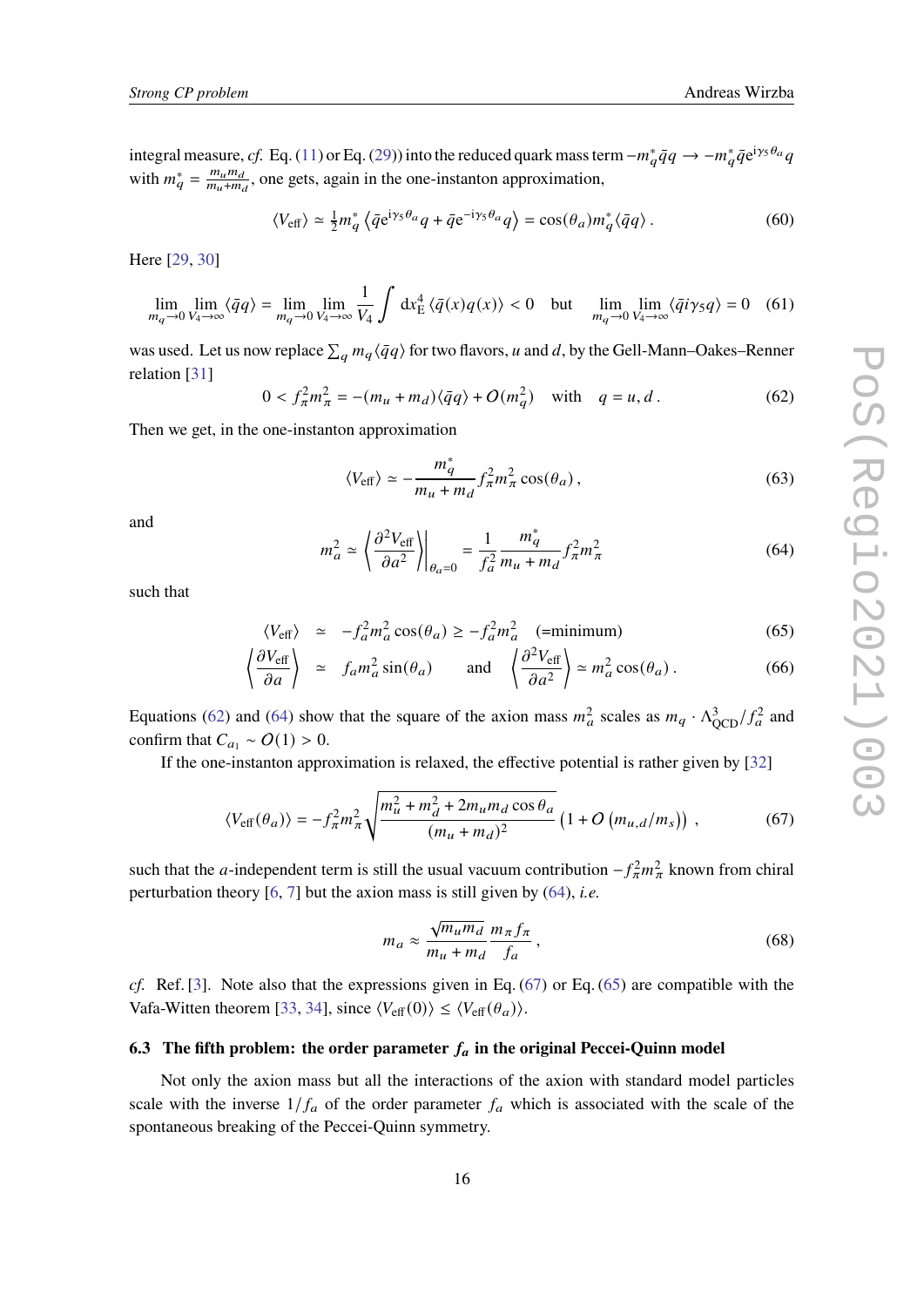In the original Peccei-Quinn model  $[24, 25]$  $[24, 25]$  $[24, 25]$  the value of the  $f_a$  coincided with the usual Higgs vacuum expectation value  $v_{EW} \approx 246 \text{ GeV}$  from the electro-weak breaking, where the framework of a two-Higgs model with vacuum expectation values  $v_1$  and  $v_2$  was employed, such that  $v_{\text{EW}} = \sqrt{v_1^2 + v_2^2}$  and the axion corresponds to a common phase field of the two Higgs fields.

This prediction, namely that  $f_a = v_F$ , was already ruled out by experiment in the 80s of last century. In fact, the original PQ-model predicted the branching ratio [\[35\]](#page-22-9)

$$
BR(K + \to \pi^+ + a) \simeq 3 \cdot 10^{-5} \cdot (\nu_2/\nu_1 + \nu_1/\nu_2), \tag{69}
$$

in contradistinction to the experimental bound [\[36\]](#page-22-10)

$$
BR_{\text{exp}}(K + \to \pi^+ + \text{nothing}) < 3.8 \cdot 10^{-8} \,. \tag{70}
$$

# <span id="page-16-0"></span>**6.4 Invisible axion models**

So, the original model with  $f_a = v_{EW}$  is empirically excluded, but the case

$$
f_a \gg v_{\rm EW} \tag{71}
$$

is still viable [\[2\]](#page-20-6). This brings us to the so-called invisible axion models. Remember that  $1/f_a$  is the scale of the couplings of the axion to the SM matter particles and also to itself. If this scale is very small, observations of the axion are very hard, as all its interactions are strongly suppressed by the tiny  $1/f_a$  scale. There is also the gravitational interaction, but that is small to start with. This justifies the name *invisible* axions, as they evade almost all empirical constraints. Another justification for that name are the *light-shining-through-the-wall* experiments, where the appearance and disappearance of axions via their two-photon coupling is tested.

There are basically two classes of invisible axion models: the KSVZ model [\[37,](#page-22-11) [38\]](#page-22-12) and the DFSZ model [\[39,](#page-22-13) [40\]](#page-22-14), named after the initials of the pertinent authors. In the KSVZ model there is a scalar field  $\sigma$  with  $\langle \sigma \rangle \gg v_{EW}$  and a super-heavy quark which carry PQ charge while all quarks and leptons only couple indirectly to the axion. In the DFSZ model there are at least two heavy Higgs doublets and all ordinary quarks and leptons carry PQ charge. In both models at least one electroweak singlet particle acquires a vacuum expectation value and therefore breaks PQ symmetry. These are limiting cases and other models exist which mix the properties of both [\[3\]](#page-20-1).

#### <span id="page-16-1"></span>**6.5 The problem of detecting invisible axions?**

As mentioned, the order-parameter of PQ-symmetry breaking  $f_a$  should be very large compared with the electroweak scale such that the axion models escape almost all empirical constraints. This on the other hand causes the problem of detecting these so-called invisible axions at all. As mentioned the gravitational interaction of the axions is too small to be detected directly. Of course, if their mass is small enough, axions might contribute or even exhaust the dark matter background. But from the properties of dark matter alone, it is hard to infer the properties of the particles contributing to it, except that the dark matter should be cold and non-thermal. So the dark matter particles should be hardly interacting and most probably non-relativistic. For a direct or indirect detection of axions the suppressed coupling to SM particles is essential. Most experiments focus on the two-photon coupling.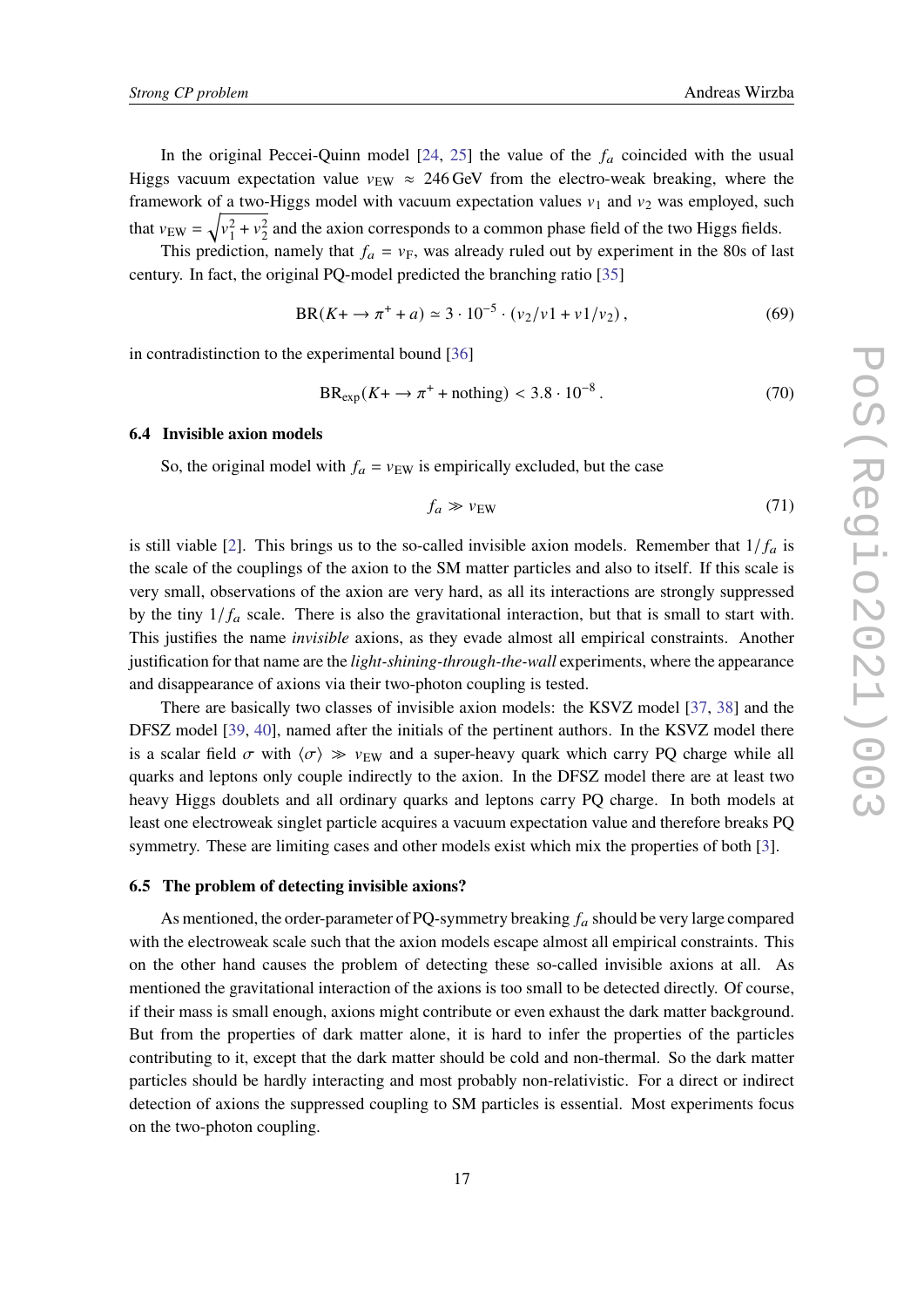#### **6.5.1 Two-photon couplings to axions**

The QCD anomaly induces also an anomalous axion-coupling to two photons, as the PQ-charge carrying quarks (and leptons) can carry electric charge as well. In the KSVZ models axions do not couple to leptons but only to a heavy quark which, in addition to its Peccei-Quinn charge, might also carry charge  $e_Q$  in units of the electric charge  $e$  of the proton. The QCD anomaly then induces an anomalous axion-two-photon interaction, *e.g.*:

$$
\mathcal{L}_{\text{axion}}^{\text{KSVZ}} = \frac{a}{f_a} \left( \frac{g_s^2}{32\pi^2} G_{\mu\nu}^c \tilde{G}^{c\mu\nu} + 3e_Q^2 \frac{\alpha_{\text{em}}}{4\pi} F_{\mu\nu} \tilde{F}^{\mu\nu} \right),\tag{72}
$$

where the factor 3 is the number of colors. The axion-two-photon coupling  $a\gamma\gamma = \frac{a_{\text{em}}}{4\pi f}$  $\frac{\alpha_{\text{em}}}{4\pi f_a}$ 3 $e_Q^2$  is corrected by axion mixing with the lowest pseudoscalar mesons,  $\pi^0$  and n, by <sup>[8](#page-17-1)</sup>

$$
3e_Q^2 \to 3e_Q^2 - \frac{4m_d + m_u}{3(m_u + md)}\,. \tag{73}
$$

In general, for KSVZ and DFSZ models the axion-two-photon Lagrangian reads

$$
\mathcal{L}_{a\gamma\gamma} = \frac{G_{a\gamma\gamma}}{4} aF_{\mu\nu}\tilde{F}^{\mu\nu} \quad \text{with} \quad G_{a\gamma\gamma} = \frac{\alpha_{\text{em}}}{\pi f_a} \left[ \frac{E}{2N} - \frac{4m_d + m_u}{3(m_u + md)} \right],\tag{74}
$$

where the last term stands again for the axion– $\pi^0$  and  $-\eta$  mixings. The factor  $E/N$  indicates the relative strength of the electromagnetic  $(E)$  to the strong  $(N)$  anomaly. For the DFSZ-type models it takes the value  $E/N = 8/3$  from  $3 \times \left[ \left( \frac{2}{3} \right)^2 \right]$  $\left(\frac{2}{3}\right)^2 + \left(-\frac{1}{3}\right)^2 + (-1)^2$ , where the factor 3 indicates again the number of colors and the other terms are the squared charges of the  $u$ - and  $d$ -quarks and the electron, respectively, *i.e.* the quarks and charged leptons of the first generation in the SM. For KSVZ-type models, the ratio is usually set to zero, *i.e.*  $E/N = 0$  assuming  $e_O := 0$ .

#### <span id="page-17-0"></span>**6.5.2 Window for axion searches**

For a detailed status on axion searches, I would like to refer the reader to the Particle Data Group collaboration [\[3\]](#page-20-1), especially to the included review 90. *[Axions and Other Similar Particles](https://pdg.lbl.gov/2021/reviews/rpp2021-rev-axions.pdf)*, by A. Ringwald, L. J. Rosenberg, and G. Rybka and to C. O'Hare, "cajohare/AxionLimits" (2020) [github.com/cajohare/AxionLimits.](https://github.com/cajohare/AxionLimits)

Let me here mentioned only some general classes of searches for axions and axion-likeparticles (ALPs) where the latter are still weakly-interacting pseudoscalar particles which couple to SM particles with the strength  $1/f_a$ . Their mass, however, is not constrained by the axion-mass relation [\(68\)](#page-15-5) which gives a narrow band (limited by the KSVZ and DFSZ models) in the axionexclusion plots, but can much larger. In this way, experimentally more accessible regions above the QCD-axion band can be addressed by experimental searches as well:

• In laboratories, involving accelerators of lasers there are the so-called *light-shining-throughtthe-wall* experiments which try to detect axions by hitting a wall (or beam dump) with highintensity laser beams or particle beams and then checking, synchronized with the temporal

<span id="page-17-1"></span><sup>&</sup>lt;sup>8</sup>The term  $-\frac{4m}{3(m)}$  $\frac{4m_d+m_u}{3(m_u+md)}$  results as sum from the axion-meson mixing factors,  $\frac{1}{2}\frac{m_u-m_d}{m_u+m_d}$  for the  $\pi^0$  and  $\frac{-1}{2}$  for the  $\eta$ times, respectively, their couplings with the pertinent squared quark charges (resulting from the two-photon coupling), namely  $3\text{Tr}(\tau_3 Q^2) = 3(4/9 - 1/9) = 1$  for the  $\pi^0$  and  $3\text{Tr}(\mathbb{1}Q^2) = 3(4/9 + 1/9) = 5/3$  for the  $\eta$ , where 3 stands for the loop over three colors, *cf.* Ref. [\[2\]](#page-20-6).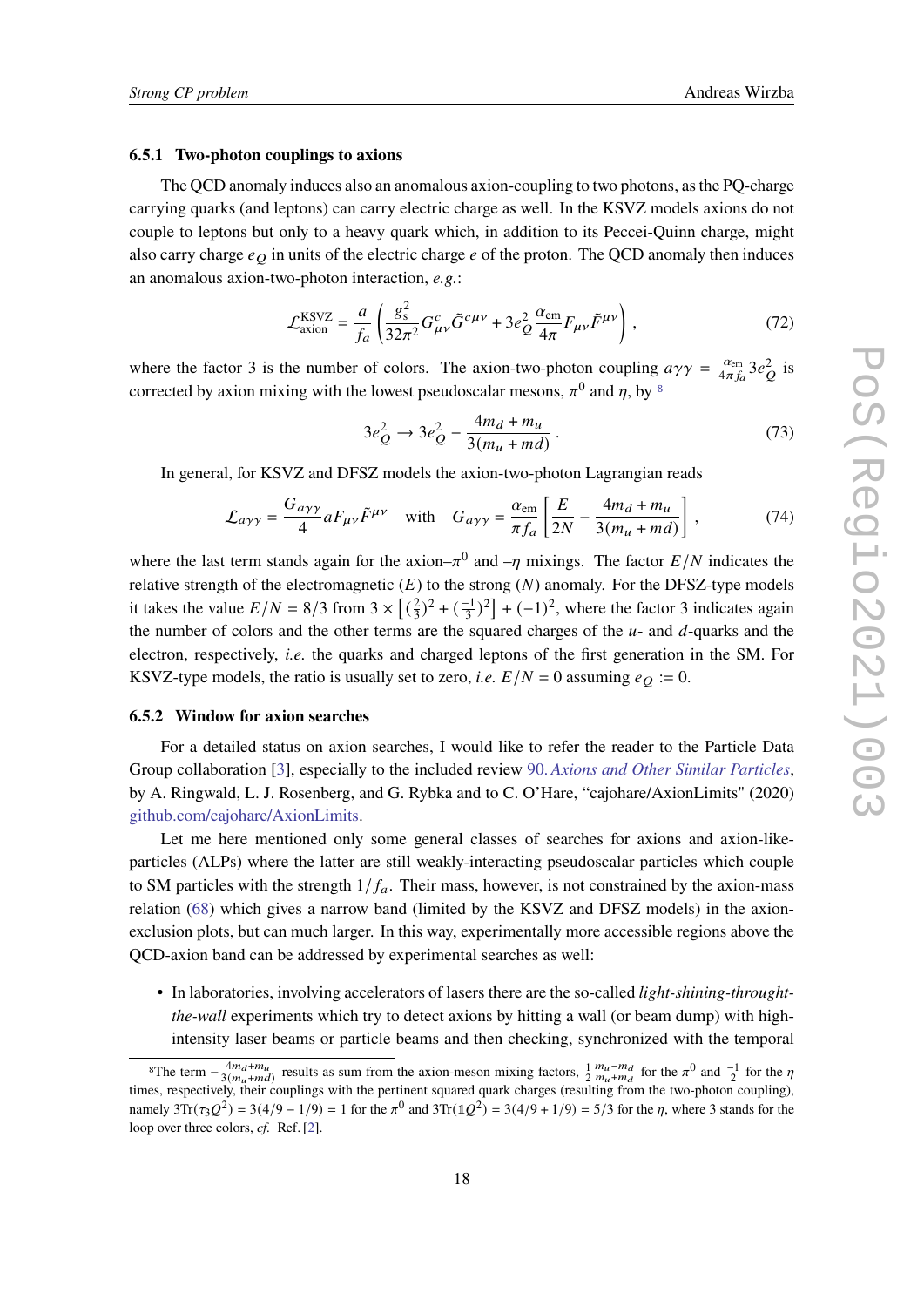beam profile, for photons in a cavity with a strong magnet field utilizing the axion/ALPtwo-photon coupling.

- Searches for axions from astro sources as the sun use, *e.g.*, helioscopes, *i.e.*. strong magnets that are twice a day aligned in a straight line with the sun.
- Searches for axions from gallactic sources use resonating microwave cavities, again with a strong magnetic field.
- Indirect constraints from astrophysics apply bounds from, *e.g.*, red giants and the supernovae, especially SN 1987a.
- With respect to indirect constraints from cosmology, dark-matter bounds on the oscillations of axion or ALP fields are inferred from the local dark matter background in our galaxy.

All these searches, which mostly for setup reasons are limited to rather narrow but overlapping windows, have so far led to more and more strigent bounds, but not to a positive signal of any axion or ALP [\[3\]](#page-20-1).

#### <span id="page-18-0"></span>**6.6 "The empire strikes back"**

Let me end on a note that even the original motivation of axions can be put in question. In Section [6.1](#page-11-0) we discussed that through the Peccei-Quinn mechanism the QCD theta-term can be removed and be replaced by the QCD axion. However, this does not exclude that under UV completion of the axion-extended Standard Model, *cf.* Eq. [\(39\)](#page-11-3), a theta-term might be reintroduced, such that the fine-tune problem is back again.<sup>[9](#page-18-1)</sup> A generic effective Lagrangian for the axion would then read

<span id="page-18-2"></span>
$$
\mathcal{L}_{\text{eff}}(a) = \underbrace{\mathcal{L}_0}{\text{indep. of } a} + \underbrace{\frac{1}{2}(\partial_\mu a)^2 + \frac{\partial_\mu a}{f_a} \tilde{J}^\mu(\psi, \dots)}_{PQ\text{-invariant}} + \Delta \mathcal{L}_{UV} \left( = \epsilon m_{UV}^4 \cos\left(\frac{a}{f_a} + \delta_{UV}\right), \right)
$$
\n
$$
+ \underbrace{\Delta \mathcal{L}_{UV}}_{\text{explicit PO-breaking at the UV scale}} \underbrace{\mathcal{L}_0 \frac{g_s^2}{32\pi^2} G_{\mu\nu}^c \tilde{G}^{c\mu\nu}}_{\text{explicit PO-breaking at the UV scale}}
$$
\n
$$
(75)
$$

such that  $\bar{\theta} = \langle a \rangle / f_a$  is calculable in terms of the following CP-violating phases (in the presence of the axion):

- The  $CP$ -violating phase generated from the PQ-invariant SM via the Kobayashi-Maskawa mechanism [\[23\]](#page-21-13) in the CKM-matrix with at least 3 generations of quark-lepton fields:  $\delta_{KM}$ ;
- a  $CP$ -violating phase generated from PQ-invariant, beyond the Standard Model (BSM) extensions at a scale  $m_{\text{BSM}}$ :  $\delta_{\text{BSM}}$ ;
- a CP-violation phase from the explicit PQ-breaking sector at the UV-scale  $m_{\text{UV}} \sim M_{\text{Planck}}$ :  $\delta_{\rm UV}$ .

<span id="page-18-1"></span><sup>9</sup>I learned about this and the following from Kiwoon Choi's Bethe lectures in Bonn, Germany, in March 2015.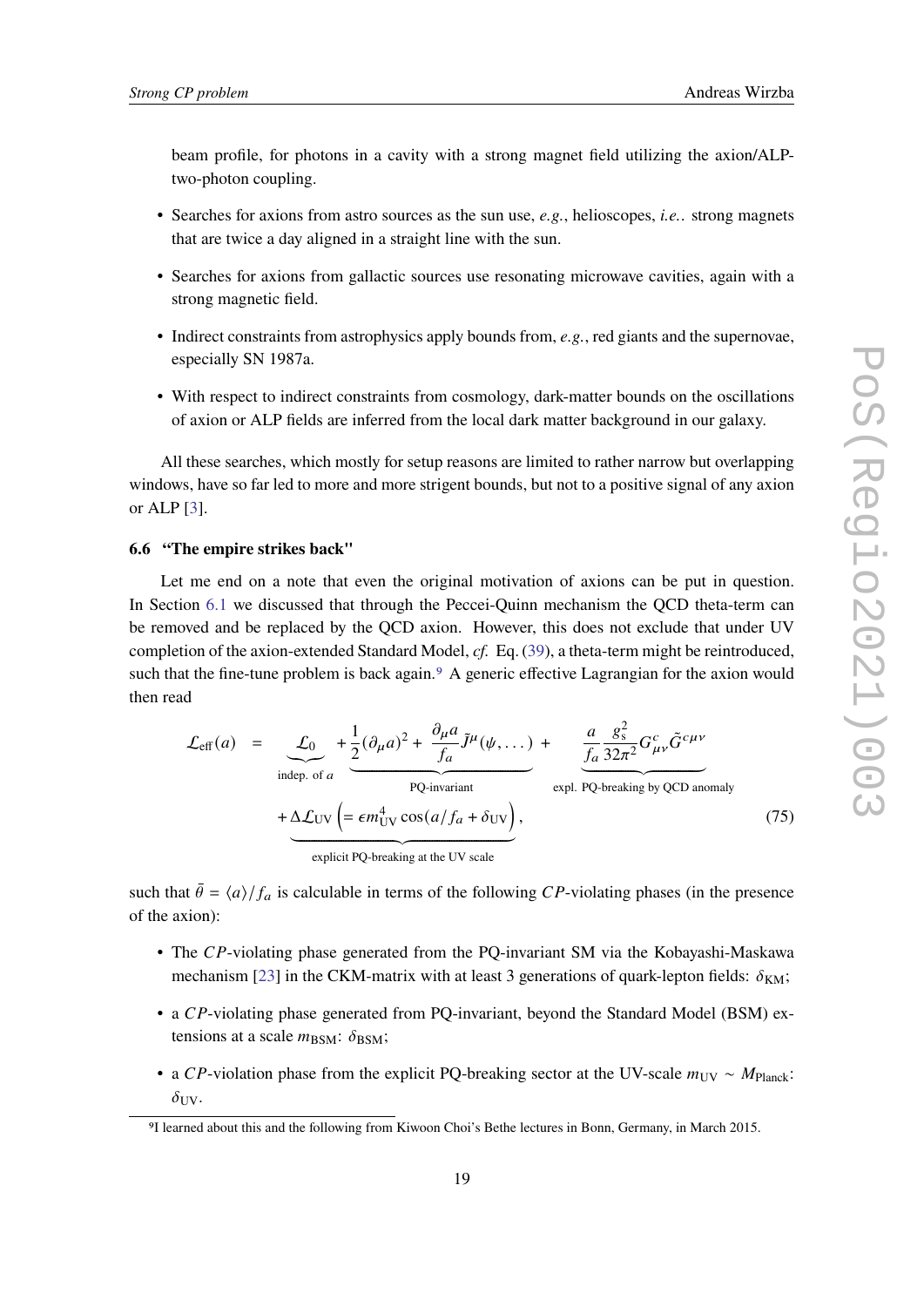Thus the effective potential of the axion has now four terms

<span id="page-19-0"></span>
$$
V_{\text{eff}}(a) = V_{\text{QCD}}(a) + V_{\text{KM}}(a) + V_{\text{BSM}}(a) + V_{\text{UV}}(a), \qquad (76)
$$

where the individual contributions are:

- $V_{\text{QCD}} \sim -f_{\pi}^2 m_{\pi}^2 \cos(a/f_a)$  describes the explicit PQ-breaking by low-energy QCD, where the minimum of the potential at  $a = 0$  ensured that the naively expected  $\bar{\theta} \sim 1$  has been removed.
- $V_{\text{KM}} \sim f_{\pi}^2 m_{\pi}^2 \times G_{\text{F}}^2 f_{\pi}^4 \times 10^{-5} \sin \delta_{\text{KM}} \times \sin(a/f_a)$  is the axion-potential resulting from the CP violation by the KM-term of the Standard Model.  $G_F$  is the Fermi constant, which appears squared as the process has to be flavor-neutral instead of flavor changing and contributes a dimensionless suppression factor  $G_F^2 f_\pi^2 \sim 10^{-14}$  in terms of chiral symmetry breaking order parameter  $f_{\pi}$ . The factor 10<sup>-5</sup> results from the Jarlskog invariant [\[41\]](#page-22-15).
- $V_{BSM} \sim f_{\pi}^2 m_{\pi}^2 \times (10^{-2} 10^{-3}) \times \frac{f_{\pi}^2}{m_{BSM}^2} \sin(\delta_{BSM}) \times \sin(a/f_a)$  is the axion-interaction potential with BSM physics where the factor  $(10^{-2}-10^{-3})$  stands for the loop suppression factor  $g^2/(16\pi^2)$  in terms of some coupling constant g to a BSM particle, while  $\delta_{\rm BSM}$  and  $m_{\rm BSM}$ are the pertinent  $CP$ -violating phase and the mass scale, respectively, of the BSM physics.
- $V_{UV} \sim \epsilon m_{UV}^4 \sin \delta_{UV} \sin(a/f_a)$  is the axion-interaction to the UV-physics resulting from  $\Delta \mathcal{L}_{\text{UV}}$  in Eq. [\(75\)](#page-18-2).

The three new terms in  $V_{\text{eff}}$ , Eq. [\(76\)](#page-19-0), generate a shifted axion vacuum expectation value  $\langle a \rangle$ and therefore a new value for  $\bar{\theta} = \frac{a}{f_a}$ :

$$
\bar{\theta} \sim 10^{-19} \sin \delta_{\text{KM}} + (10^{-2} - 10^{-3}) \times \frac{f_{\pi}^2}{\text{TeV}^2} \times \left(\frac{\text{TeV}}{m_{\text{BSM}}}\right)^2 \sin \delta_{\text{BSM}} + \epsilon \frac{m_{\text{UV}}^4}{f_{\pi}^2 m_{\pi}^2} \sin \delta_{\text{UV}} \tag{77}
$$

with  $\epsilon$  fine-tuned (!) to be  $\epsilon < 10^{-10} f_{\pi}^2 m_{\pi}^2 / m_{UV}^4 \sim 10^{-88}$  for  $m_{UV} \sim M_{Planck}$  in order to be compatible with the empirical bound  $|\bar{\theta}| \leq 10^{-10}$  from the upper experimental limit [\(37\)](#page-10-1) on the electric dipole moment of the neutron. Therefore, regardless of the existence of BSM physics near the TeV scale,  $\bar{\theta} = \frac{\langle a \rangle}{f_a}$  can have any value below the present bound ~ 10<sup>-10</sup>. This in turn leads to the following extension of the naive expression, Eq. [\(36\)](#page-10-2), for the electric dipole moment of the neutron (where we assume, for the sake of simplicity, that all involved quantities have positive values)

$$
d_n \sim \frac{e}{2m_n} \left[ \frac{m_q^*}{\Lambda_{\text{QCD}}} \bar{\theta} + G_F^2 f_\pi^4 \times 10^{-5} \sin \delta_{\text{KM}} + (10^{-2} - 10^{-3}) \times \frac{f_\pi^2}{m_{\text{BSM}}^2} \sin \delta_{\text{BSM}} + (10^{-2} - 10^{-3}) \times \frac{f_\pi^2}{m_{\text{UV}}^2} \sin \delta_{\text{UV}} \right] \sim \left[ \frac{m_q^*}{\Lambda_{\text{QCD}}} \bar{\theta}_{\text{UV}} + (10^{-2} - 10^{-3}) \times \frac{f_\pi^2}{m_{\text{BSM}}^2} \sin \delta_{\text{BSM}} \right].
$$
 (78)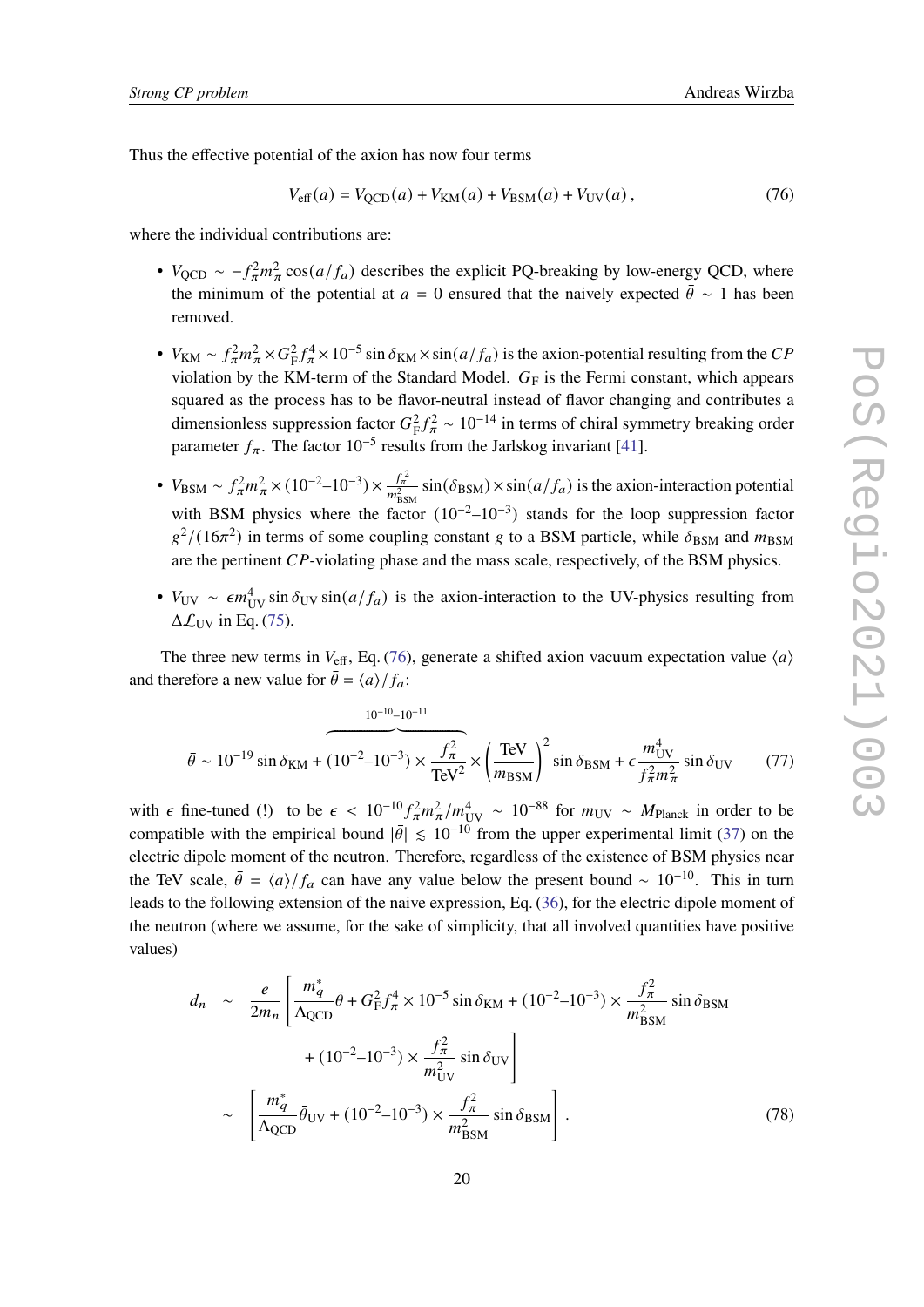Note that  $d_n$  is dominated by the  $\bar{\theta}_{UV}$  contribution induced by the CP-violation in the PQ-breaking sector at the UV scale  $m_{\text{UV}} \sim M_{\text{Planck}}$ ,  $\bar{\theta}_{\text{UV}} = \epsilon \frac{m_{\text{UV}}^4 \sin \delta_{\text{UV}}}{\epsilon^2 m^2}$  $\frac{v}{\sqrt{r_{\rm A}^2 m_{\rm A}^2}}$ , and/or by the BSM contribution near the TeV scale. All other contributions are further suppressed. Namely, all KM contributions are suppressed by at least  $10^{-19}$ , the  $\bar{\theta}$  contribution from BSM physics is suppressed relatively to the direct BSM term by the factor  $m_q^*/\Lambda_{\text{QCD}}$ , and the non-theta contribution from the UV physics is suppressed relatively to the BSM physics by  $m_{\text{BSM}}^2/m_{\text{UV}}^2 \ll 1$ .

#### **7. Conclusions**

Here my story about "hedgehogs" (problems) and "hares" (solutions) comes to a temporary end. The "ball" for further development seems to be in the experimentalists' court, either by direct or indirect detection of axions or ALPs or by electric dipole moment measurements. In the latter case, one would need more than one measured EDM, *e.g.*for the neutron, proton, electron, deuteron, other light nuclei etc., to disentangle the underlying physics, see *e.g.* Ref. [\[42\]](#page-22-16).

Only the future might tell whether our "fairy" tale has to be continued, whether axions or non-vanishing electric dipole moments of sub-atomic particles might have be found, eventually.

#### **Acknowledgments**

I would like to thank Akaki Rusetsky for kindly inviting me to lecture at this school, and furthermore, for his patience in waiting for this manuscript of my lectures. I would also like to thank Ulf Meißner for helpful discussions and Jörg Pretz for the source code of Figure 1.

# **References**

- <span id="page-20-0"></span>[1] I.I. Bigi and A.I. Sanda, *CP violation*, vol. 9, Cambridge University Press, 2 ed. (9, 2009), [10.1017/CBO9780511581014.](https://doi.org/10.1017/CBO9780511581014)
- <span id="page-20-6"></span>[2] R.D. Peccei, *The Strong CP problem and axions*, *[Lect. Notes Phys.](https://doi.org/10.1007/978-3-540-73518-2_1)* **741** (2008) 3 [[hep-ph/0607268](https://arxiv.org/abs/hep-ph/0607268)].
- <span id="page-20-1"></span>[3] Particle Data Group collaboration, *Review of Particle Physics*, *[PTEP](https://doi.org/10.1093/ptep/ptaa104)* **2020** (2020) [083C01.](https://doi.org/10.1093/ptep/ptaa104)
- <span id="page-20-2"></span>[4] S. Weinberg, *The U(1) Problem*, *[Phys. Rev. D](https://doi.org/10.1103/PhysRevD.11.3583)* **11** (1975) 3583.
- <span id="page-20-3"></span>[5] S. Weinberg, *The quantum theory of fields. Vol. 2: Modern applications*, Cambridge University Press (8, 1996), [10.1017/CBO9781139644174.](https://doi.org/10.1017/CBO9781139644174)
- <span id="page-20-4"></span>[6] J. Gasser and H. Leutwyler, *Chiral Perturbation Theory to One Loop*, *[Annals Phys.](https://doi.org/10.1016/0003-4916(84)90242-2)* **158** [\(1984\) 142.](https://doi.org/10.1016/0003-4916(84)90242-2)
- <span id="page-20-5"></span>[7] J. Gasser and H. Leutwyler, *Chiral Perturbation Theory: Expansions in the Mass of the Strange Quark*, *[Nucl. Phys. B](https://doi.org/10.1016/0550-3213(85)90492-4)* **250** (1985) 465.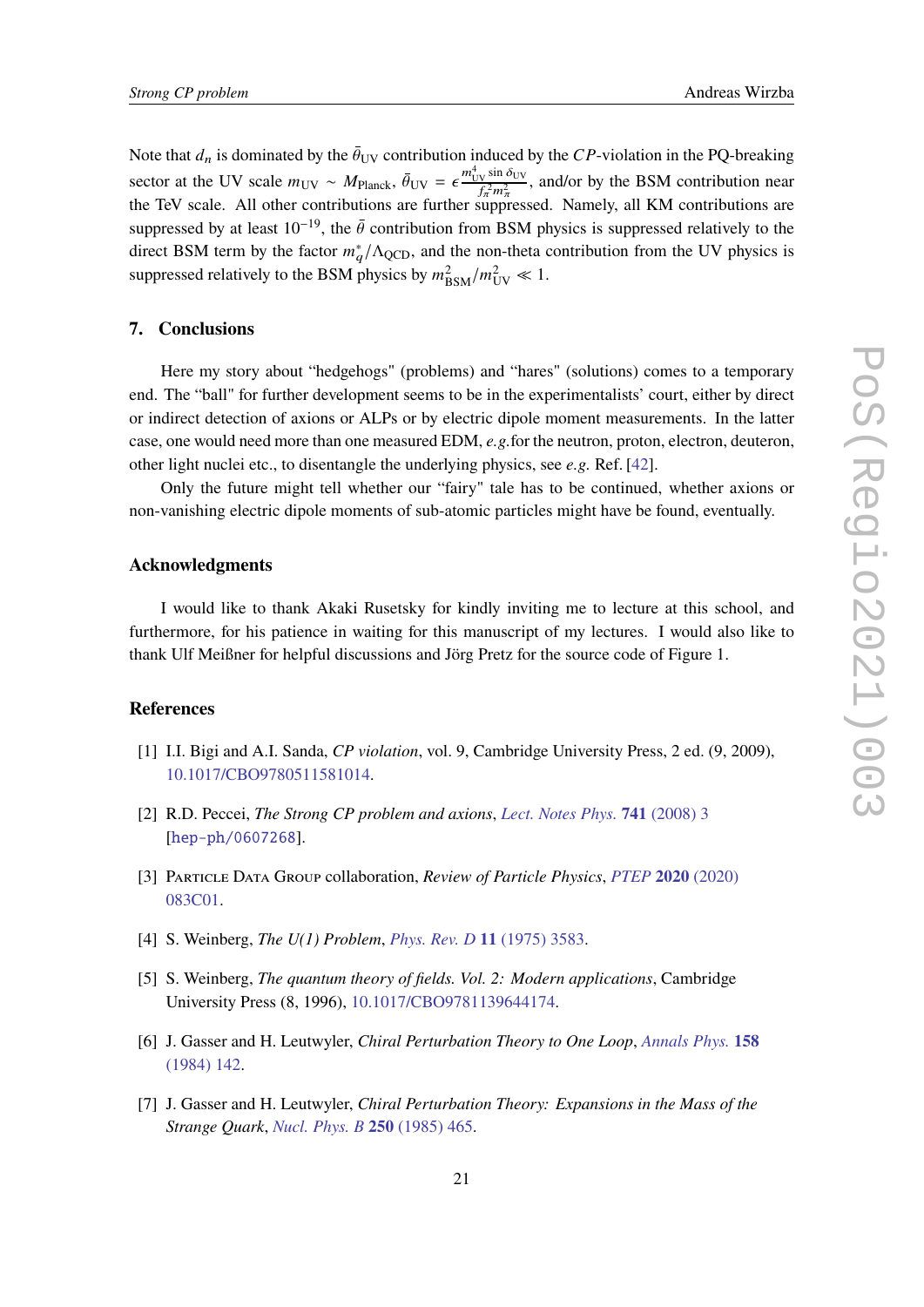- <span id="page-21-0"></span>[8] M.E. Peskin and D.V. Schroeder, *An Introduction to quantum field theory*, Addison-Wesley, Reading, USA (1995).
- <span id="page-21-1"></span>[9] K. Fujikawa, *Path Integral Measure for Gauge Invariant Fermion Theories*, *[Phys. Rev. Lett.](https://doi.org/10.1103/PhysRevLett.42.1195)* **42** [\(1979\) 1195.](https://doi.org/10.1103/PhysRevLett.42.1195)
- <span id="page-21-2"></span>[10] K. Fujikawa, *Path Integral for Gauge Theories with Fermions*, *[Phys. Rev. D](https://doi.org/10.1103/PhysRevD.21.2848)* **21** (1980) 2848.
- <span id="page-21-3"></span>[11] A.V. Smilga, *Lectures on quantum chromodynamics*, World Scientific, Singapore (2001), [10.1142/4443.](https://doi.org/10.1142/4443)
- <span id="page-21-4"></span>[12] G. 't Hooft, *Symmetry Breaking Through Bell-Jackiw Anomalies*, *[Phys. Rev. Lett.](https://doi.org/10.1103/PhysRevLett.37.8)* **37** (1976) [8.](https://doi.org/10.1103/PhysRevLett.37.8)
- <span id="page-21-5"></span>[13] G. 't Hooft, *Computation of the Quantum Effects Due to a Four-Dimensional Pseudoparticle*, *[Phys. Rev. D](https://doi.org/10.1103/PhysRevD.14.3432)* **14** (1976) 3432.
- <span id="page-21-6"></span>[14] S. Weinberg, *The Quantum theory of fields. Vol. 1: Foundations*, Cambridge University Press (6, 1995), [10.1017/CBO9781139644167.](https://doi.org/10.1017/CBO9781139644167)
- <span id="page-21-7"></span>[15] M. Shifman, *Advanced Topics in Quantum Field Theory: A Lecture Course*, Cambridge University Press, Cambridge, UK (2, 2012), [10.1017/CBO9781139013352.](https://doi.org/10.1017/CBO9781139013352)
- <span id="page-21-8"></span>[16] P.W. Anderson, *More Is Different*, *Science* **177** [\(1972\) 393.](https://doi.org/10.1126/science.177.4047.393)
- [17] H. Leutwyler, *Energy Levels of Light Quarks Confined to a Box*, *[Phys. Lett. B](https://doi.org/10.1016/0370-2693(87)91296-2)* **189** (1987) 197.
- [18] J. Gasser and H. Leutwyler, *Spontaneously Broken Symmetries: Effective Lagrangians at Finite Volume*, *[Nucl. Phys. B](https://doi.org/10.1016/0550-3213(88)90107-1)* **307** (1988) 763.
- <span id="page-21-9"></span>[19] D.J. Gross, *The role of symmetry in fundamental physics*, *[Proc. Natl. Acad. Sci. USA](https://doi.org/10.1073/pnas.93.25.14256)* **93** [\(1996\) 1456.](https://doi.org/10.1073/pnas.93.25.14256)
- <span id="page-21-10"></span>[20] A. Wirzba, J. Bsaisou and A. Nogga, *Permanent Electric Dipole Moments of Single-, Two-, and Three-Nucleon Systems*, *[Int. J. Mod. Phys.](https://doi.org/10.1142/S0218301317400316)* **E26** (2017) 1740031 [[1610.00794](https://arxiv.org/abs/1610.00794)].
- <span id="page-21-11"></span>[21] J.H. Smith, E.M. Purcell and N.F. Ramsey, *Experimental limit to the electric dipole moment of the neutron*, *[Phys. Rev.](https://doi.org/10.1103/PhysRev.108.120)* **108** (1957) 120.
- <span id="page-21-12"></span>[22] nEDM collaboration, *Measurement of the permanent electric dipole moment of the neutron*, *[Phys. Rev. Lett.](https://doi.org/10.1103/PhysRevLett.124.081803)* **124** (2020) 081803 [[2001.11966](https://arxiv.org/abs/2001.11966)].
- <span id="page-21-13"></span>[23] M. Kobayashi and T. Maskawa, *CP Violation in the Renormalizable Theory of Weak Interaction*, *[Prog. Theor. Phys.](https://doi.org/10.1143/PTP.49.652)* **49** (1973) 652.
- <span id="page-21-14"></span>[24] R.D. Peccei and H.R. Quinn, *CP Conservation in the Presence of Instantons*, *[Phys. Rev. Lett.](https://doi.org/10.1103/PhysRevLett.38.1440)* **38** [\(1977\) 1440.](https://doi.org/10.1103/PhysRevLett.38.1440)
- <span id="page-21-15"></span>[25] R.D. Peccei and H.R. Quinn, *Constraints Imposed by CP Conservation in the Presence of Instantons*, *[Phys. Rev. D](https://doi.org/10.1103/PhysRevD.16.1791)* **16** (1977) 1791.